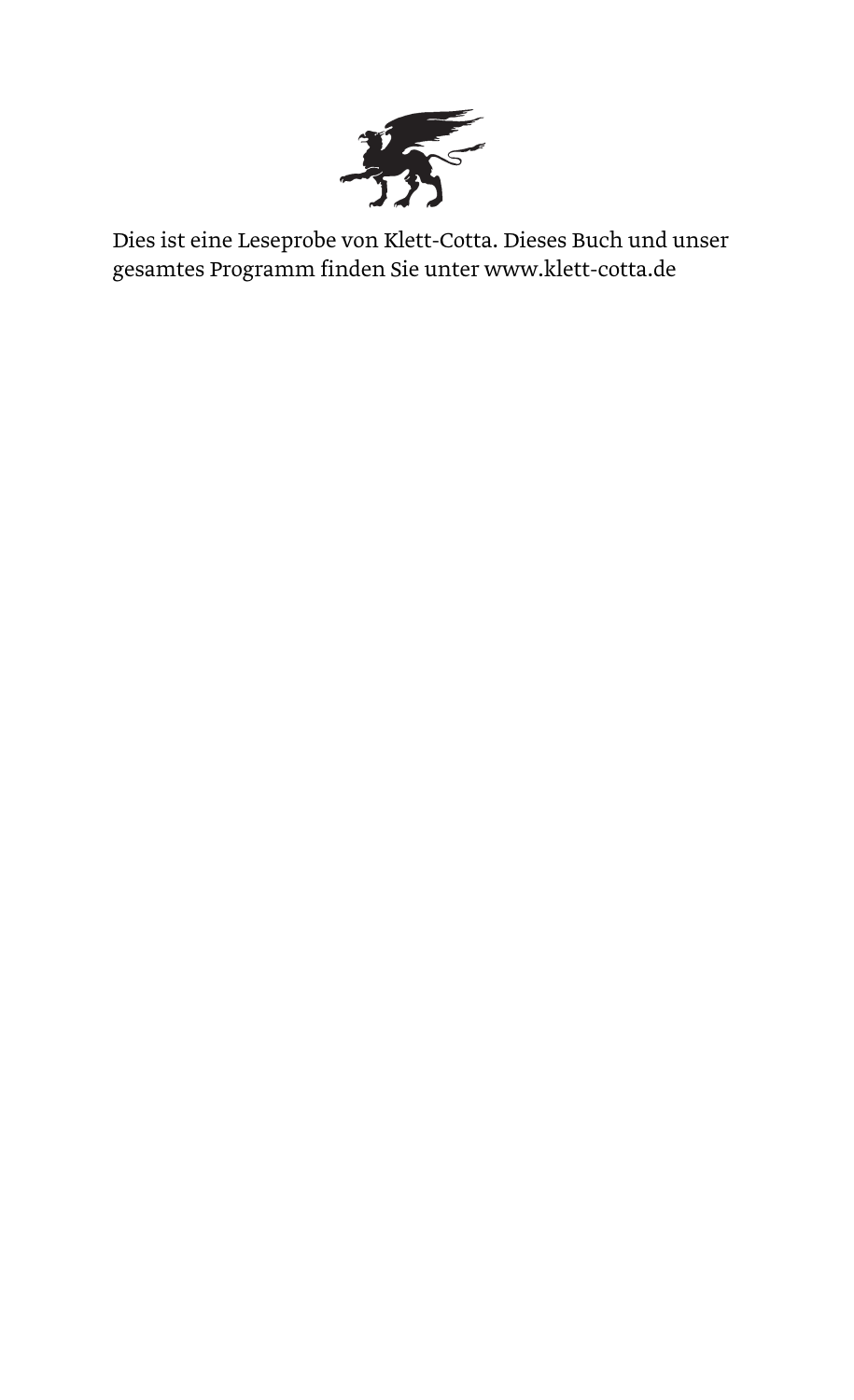# **COTTA**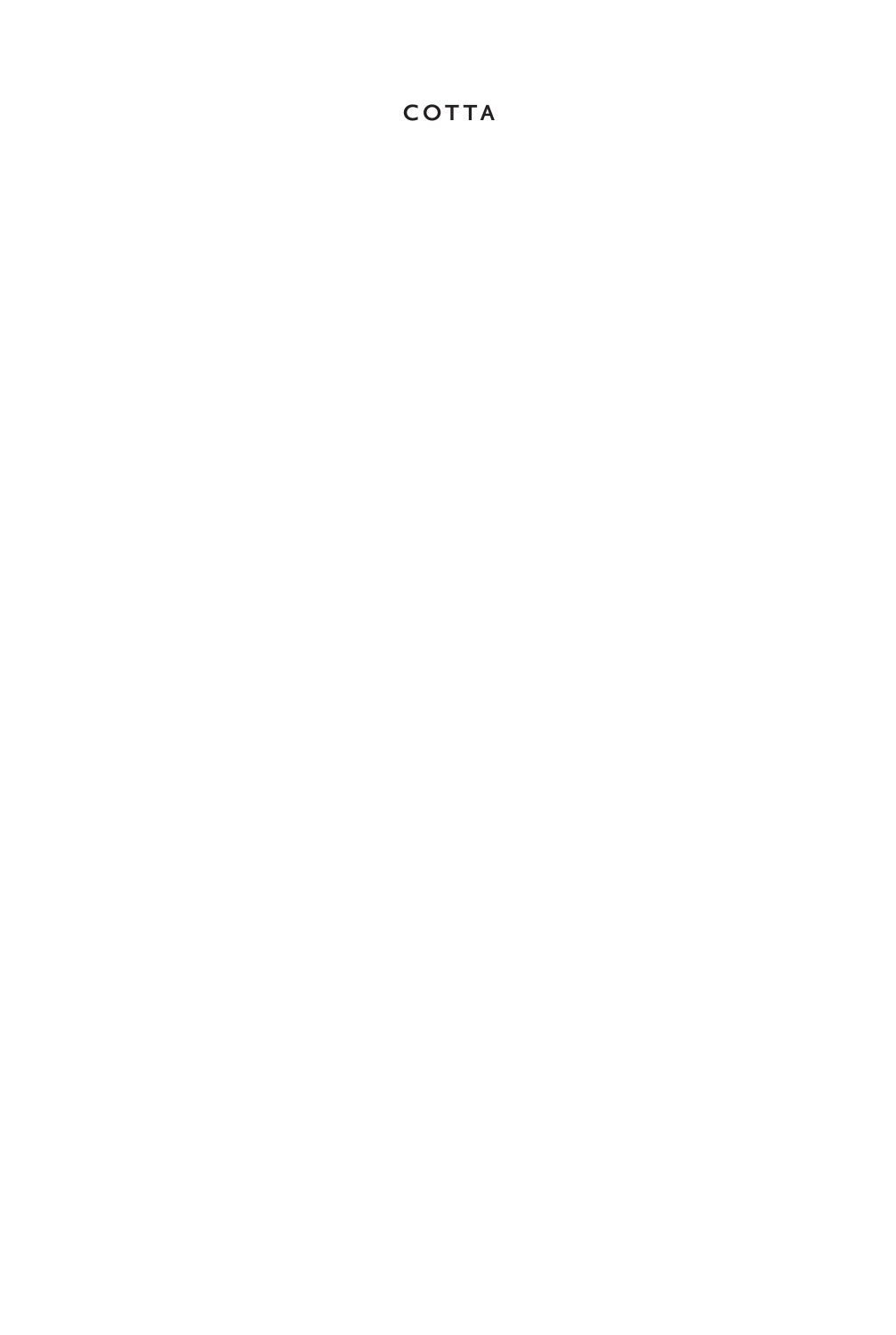# Harry Graf Kessler

# Das Tagebuch 1880 – 1937

**HERAUSGEGEBEN VON ROLAND S. KAMZELAK UND ULRICH OTT** 

UNTER BERATUNG VON HANS-ULRICH SIMON, WERNER VOLKE (†) UND BERNHARD ZELLER (†)

**COTTA**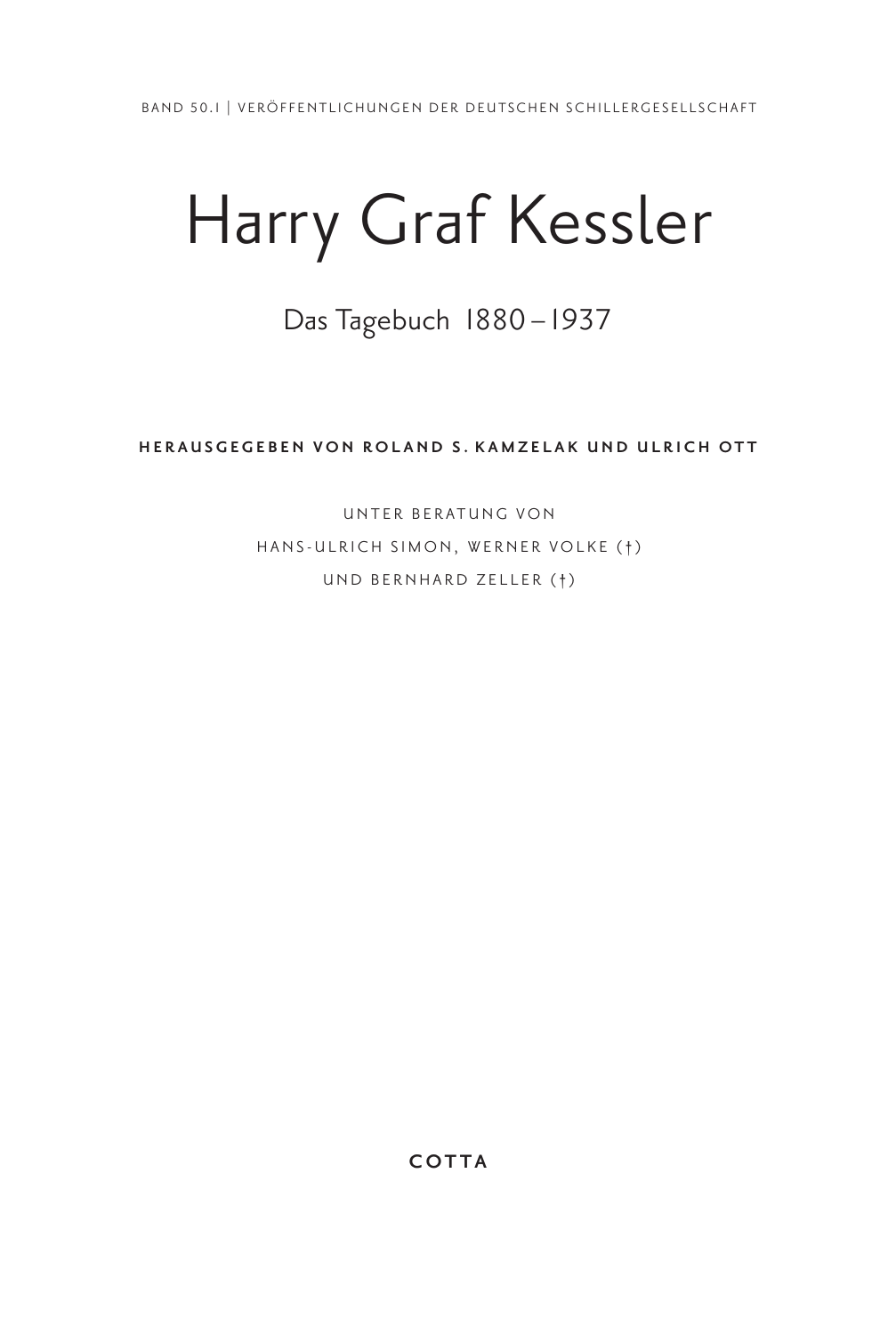# Harry Graf Kessler

# Das Tagebuch Erster Band 1880–1891

**HERAUSGEGEBEN VON ROLAND S. KAMZELAK**

UNTER MITARBEIT VON LUCIE HOLZWARTH

**COTTA**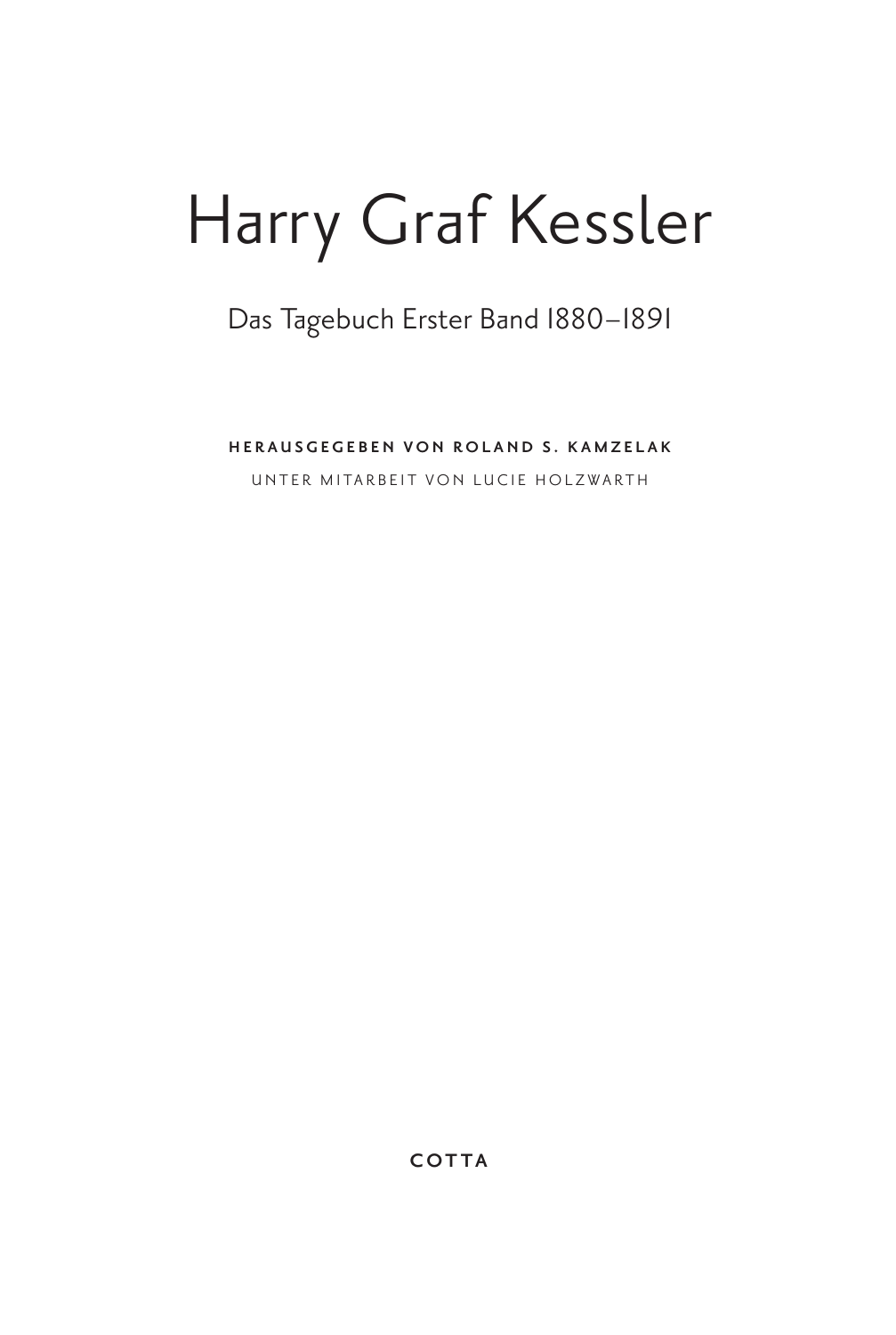# **Inhalt**

| $Vorwort \n \n \n \n \n \n \n \n \n9$ |  |
|---------------------------------------|--|
|                                       |  |
|                                       |  |
|                                       |  |
|                                       |  |
|                                       |  |
|                                       |  |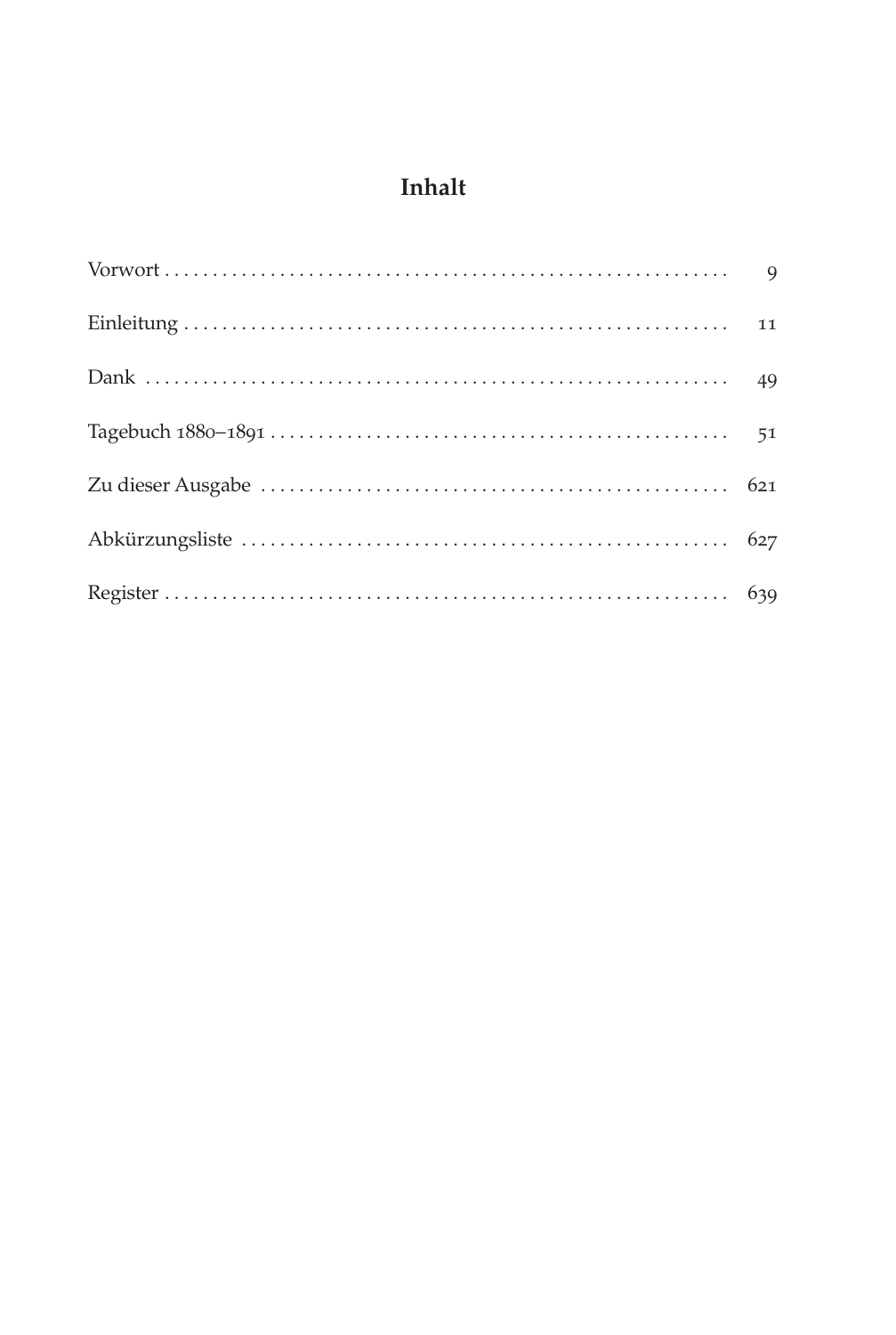# **Vorwort**

Zum 150. Geburtstag von Harry Graf Kessler (1868–1937) erscheint der erste Band seines Tagebuches, als letzter der Gesamtausgabe, die nun die Jahre 1880–1937 in neun Bänden umfasst. Schwierigkeiten der Finanzierung haben sein Erscheinen verzögert. Beim Abschluss der Tagebuch Edition ist allen zu danken, die über längere oder kürzere Zeiträume und in unterschiedlichen Rollen daran mitgewirkt haben: Gabriele Biedermann, Elea Brandes, Janna Brechmacher, Sabine Gruber, Christoph Hilse, Lucie Holzwarth, Angelika Lochmann, Günter Riederer, Angela Reinthal, Carina Schäfer, Heike Schillo, Tina Schumacher, Gerhard Schuster, Jörg Schuster und Nadin Weiss. Bei Fragen der Konzeption standen in der Anfangszeit Bernhard Zeller (†), Werner Volke (†) und Hans-Ulrich Simon beratend zur Seite. An der Finanzierung haben sich fünf große Förderinstitutionen beteiligt; sie sind auf Seite 49 dankbar verzeichnet.

Das Konzept der Edition (siehe Vorwort zu Band II) hat sich bewährt, auch wenn die Editionszeit wesentlicher länger war, als zunächst erhofft, und viel Ungeduld bei den Abonnenten der Ausgabe hervorgerufen hat. Der dichte Text Kesslers enthält 14000 Personennennungen, 5700 Werke, 4100 Orte mit knapp 1000 Körperschaften und 120 Periodika. Zwar nach einem differenzierten Bewertungsschema effizient kommentiert, ist doch zu erkennen, wo die lange Zeit geblieben ist.

 Auch die elektronische Anlage der Edition (siehe Vorwort zu Band II) erweist sich als zukunftsfähig. Gegenüber der Ankündigung von 2004 wird der vollständige Text samt kumuliertem Register nun nicht auf CD-ROMs verbreitet, sondern moderner über eine Webseite zur Verfügung gestellt (http:// www.dla-marbach.de). So wird das Tagebuch sowohl über Suchkombinationen als auch algorithmische Verfahren (DH-Methoden) untersucht werden können und vielleicht noch weiter – so ist zu hoffen – die jetzt bereits rege Kesslerforschung befeuern.

*Die Herausgeber*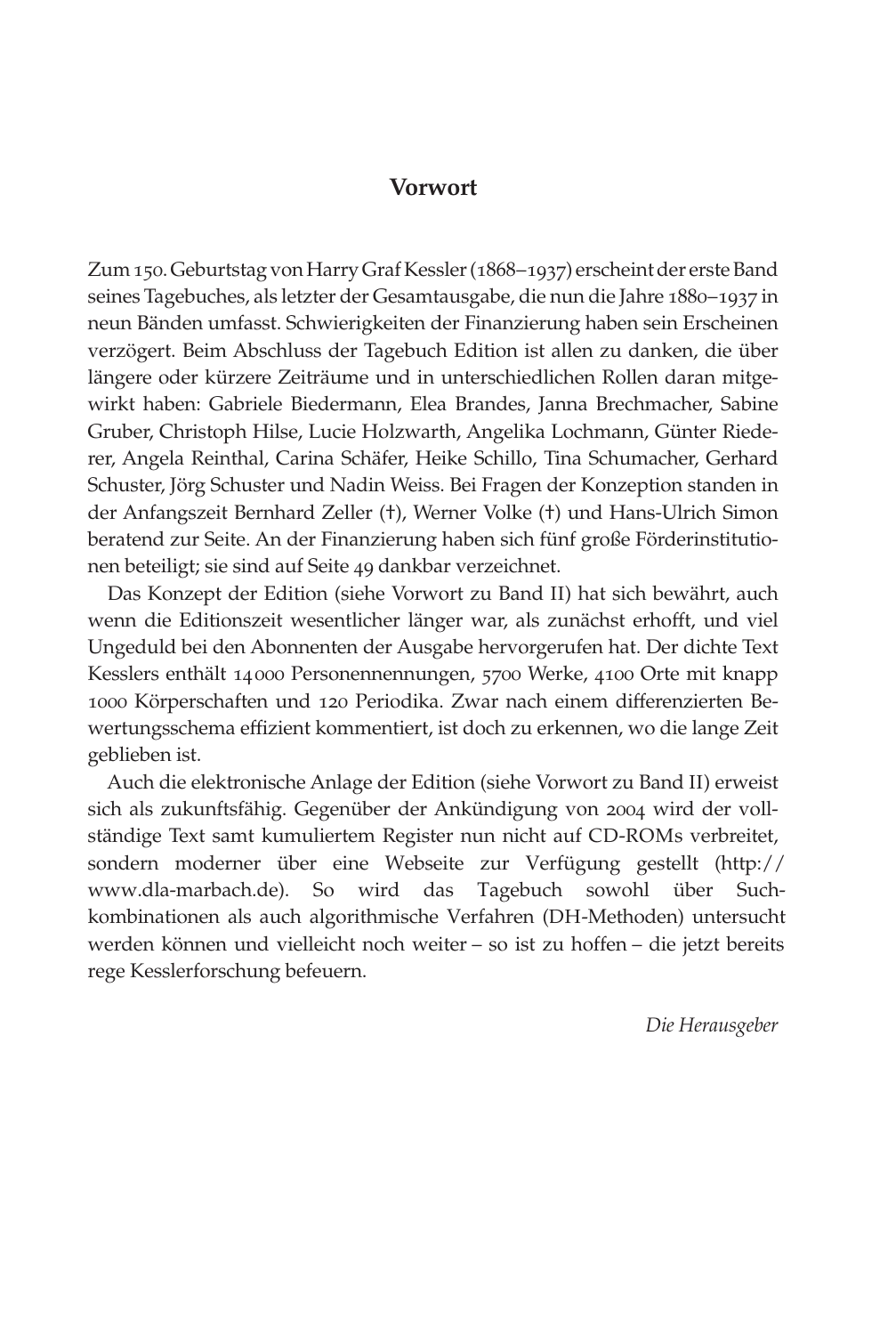# **Tagebuch 1880–1891**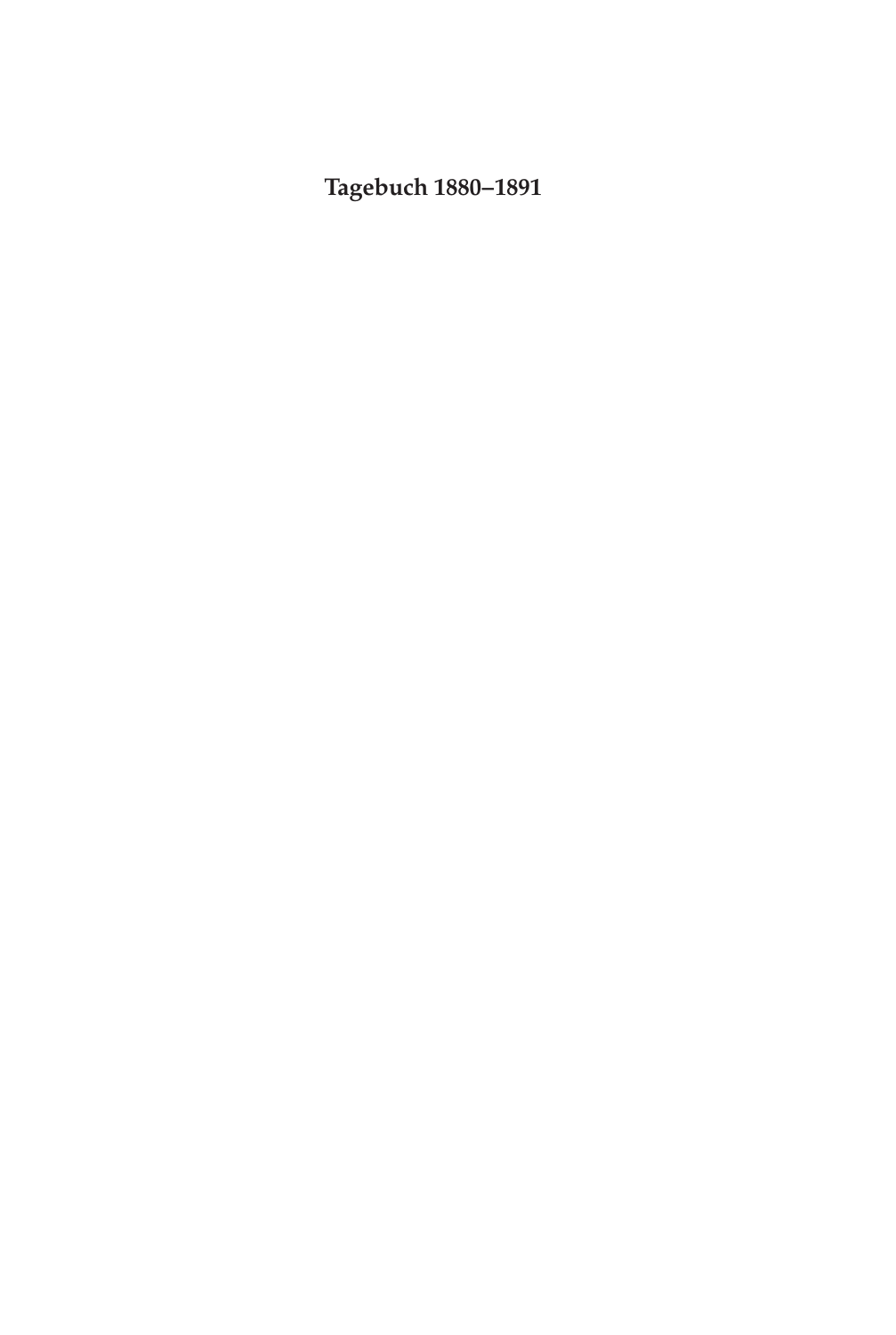53 16.6.1880 Mittwoch

# **Ems. Diary Sun rises 3,44 set 816 16 June 18801** *16.6.1880 Mittwoch*

This morning we have arrived at Ems we are staying at the villa Monrepos which is situated on the Lahn. We travelled in sleeping cars Baby<sup>2</sup>, Mamma, Marie and Sophie in one car and Papa and I in another We arrived here at a quarter to twelve  $3$ 

# **Ems 17 June 1880 Sun rises 3,44 sets 8,17** *17.6.1880 Donnerstag*

This morning I took a long walk with Papa by the Concordiathurm. Toilette seems not to be in the étiquette here, (pour le moment, at least,) judging by this morning, a more awfull profusion, diffusion, infusion and confusion of colours it is difficult to imagine (it is a regular tower of Babel of them,) the Britishers especially excell in this art and their colours are put together as they might be on the dirty palette of an inexperienced painter. The sensation of having your teeth set on edge must be very agreeable in Ems, at least telling by the colours, for they are certainly chosen to that purpose. The French also bring their contingent of paint by hoisting the colours of the emperor<sup>4</sup> (evidently to honour him) red, white, and black on their faces The dresses are even more awfull than the colours, the promenade is a crowd of dresses so short and tight one might take them for underpetticoats or so long and loose you could mistake them for dressinggowns, of cloaks most certainly copied from the assyrian bas reliefs or from the cloaks found with the mummies in the pyramyds (with which they have a strong resemblance,) of exceedingly short and four cornerd waists, of injecting chests, of projecting stomacks, of very flatt and long feet, of red faces and other accomplishments. All at once this colourous and antidiluvian mass begans to move towards the bridge: the music has stopped and flatt-feet, red-faces and anti  $Crete<sup>5</sup>$  dresses are going home.

Nota: In coming to Ems we had 19 trunks and 18 parcels in the whole 37 things, Rien que çà!

# **Ems 18 June 1880 Sun rises 3,44, sets 8,17** *18.6.1880 Freitag* Papa and I this morning go up the Malberg without taking the way up but by climbing straight up the mountain, the heat is torrid and we are soon as if we had been dipped in a bath; from the tower which is situated on the top of the moun-

4 Wilhelm I.

<sup>1</sup> Beginn des Tagebuches 16.6.1880, letzter Eintrag 30.4.1881; frz, Schulheft (DIN A5) mit 2 Beilagen, 2 Bl. Zustand: restauriert, Deckel war ausgefranst, Eselsohren, rechter Rand eingerollt. Einträge zuerst mit Bleistift, überwiegend mit schwarzer Tinte.

<sup>2</sup> Brion, Wilma

<sup>3</sup> "Sun rises 3,44 set 816" wurde nachträglich mit Tinte ergänzt.

<sup>&</sup>lt;sup>5</sup> ,antidiluvian' meint vorsintflutlich u. ,anti-Crete' vor der Kreidezeit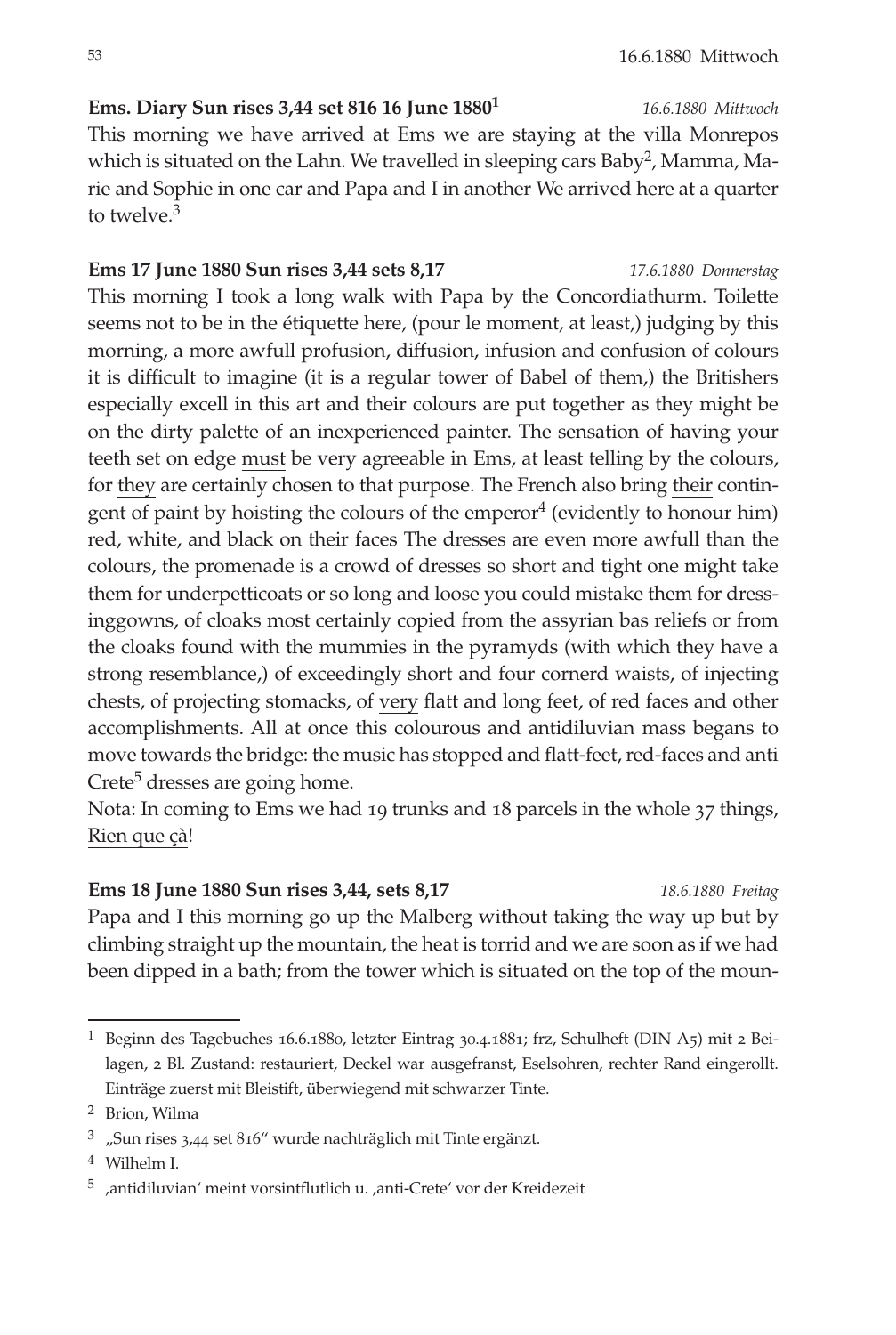

Titelblatt des ersten Tagebuchheftes von 1880; Tagebuch Harry Graf Kessler; Deutsches Literaturarchiv Marbach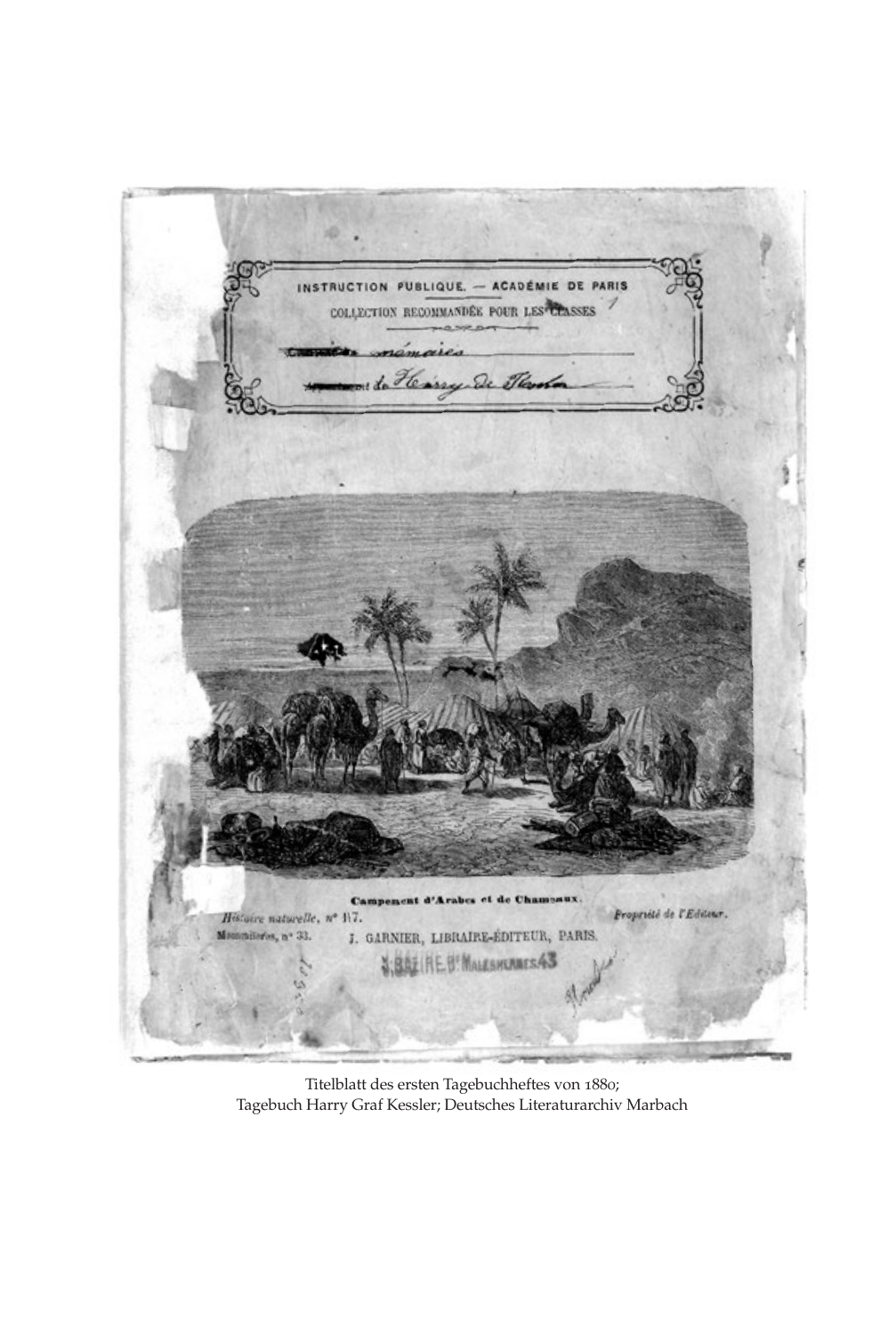tain the vew is lovely on the first plan Ems, the Lahn and the Concordiathurm on which we were yesterday, on the second the silverworks and mines, Chemna<sup>1</sup>, and the road to Nassau and lost in the far horizont the Rheinthal, castel Stolzenfels, a ruin and the Taunus itself. This afternoon there has been a storm with thunder, lightening rain and every thing to complete it as if the weather before setting to "Kaiserwetter" which means emperorsweather because the emperor allways has fine weather when he arrives; wanted to have one more good rage.

## **Ems 19 June 1880 Sun rises 3,44 minutes sets 8,18** *19.6.1880 Samstag*

The whole of Ems is in mirth today for the emperor is coming The Bahnhofstrasse<sup>2</sup> and the Bridge by which he must pass are decorated with flaggs, flowers and shields. The emperor is to arrive at a quarter past five and at five after a most awfull bustle, for the flowers mamma and Baby want to give him have not arrived, we are all ready to go and meet him. Presently I see the carriage with, mamma, papa and baby come back,: the emperor is only coming at half past six. At six deputations of school children, masters and men pass our dore, the men and boys with flaggs and drums the girls with bouquets and corn flowers Soon we also go nurse, Sophie and I in the mobb and mama, papa and Baby to the station. We place ourselves behind the schoolchildren who have made "la haie" all down the way the emperor must pass. As the festive hour approaches the crowd gets greater and an old policeman taking his airs and graces as if he was the emperor himself making himself everybody's laughing stock, stalks along, pushing one, shoving the other and making himself generally disagreeable. Soon a screach as if everybody was at least being murdered reaches our ears but it presently appears to be the emperor's train that has arrived and that the screach was a mere friendly welcome All at once the old policeman begins to run about quicker, wich action is naturally accompanied by making himself more disagreeable, the emperors carriage is coming and the policemen clearing the way; now the emperors carriage comes and a hail of bouquets come down on it probably ment to put out his eyes, next to the emperor sits count Lehndorff. Behind him come all his suite in other carriages.

# **Ems 20 June 1880 Sun rises 3,44 sets 8,18** *20.6.1880 Sonntag*

This morning the emperor comes on the promenade and speaks to mamma, the weather was lovely but is bad. An awfull storm is on which papa and I have narrowly escaped, the rain is coming down in torrents the thunder is rolling incessantly, it is very dark, only from time to time a lightening lights up my paper, the

<sup>1</sup> Kemmenau

<sup>&</sup>lt;sup>2</sup> ,Bahnhofstrasse' ist in Deutscher Schrift geschrieben.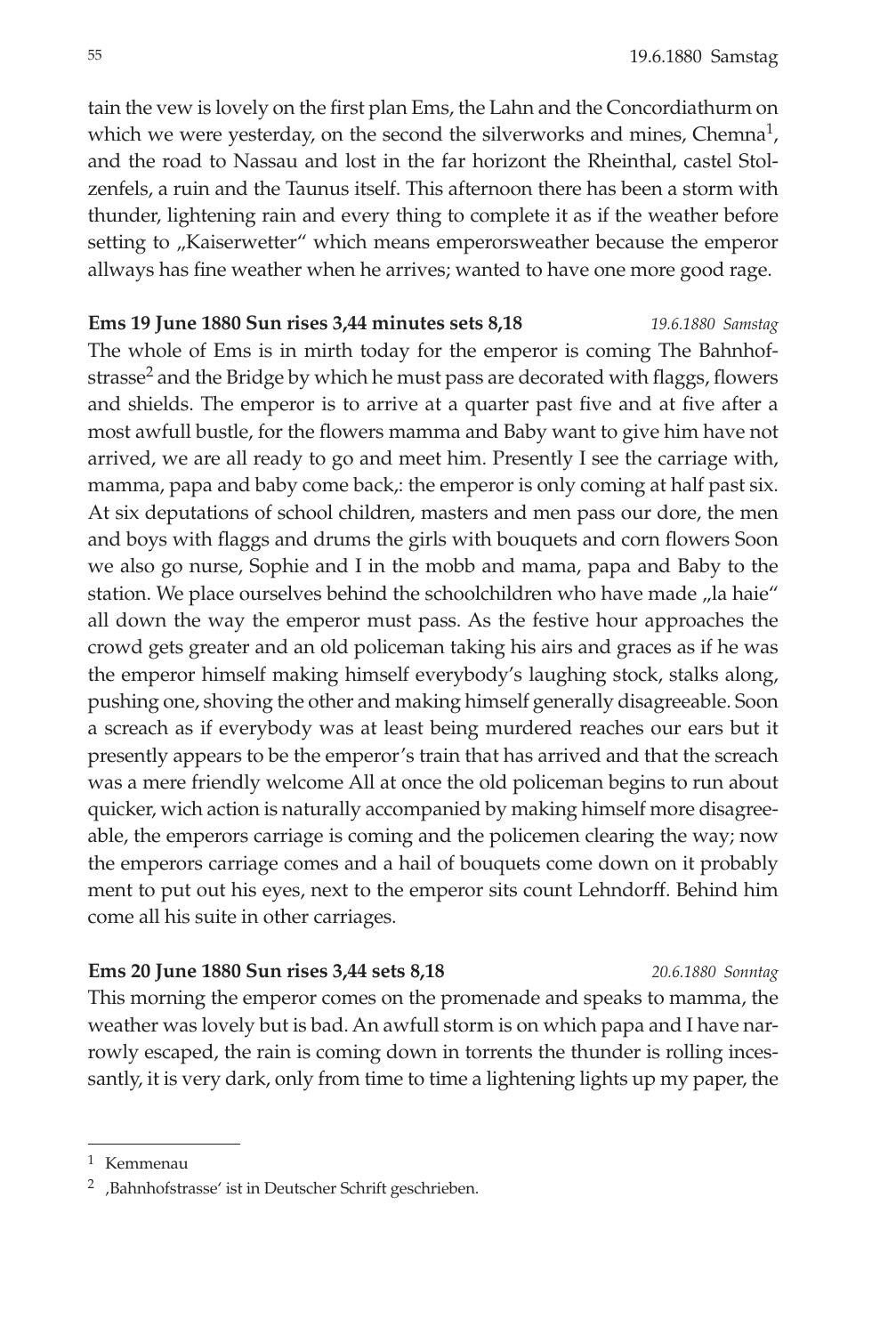Lahn looks like a sive for the rain is making little round holes in it but anyways this storm will cool the air wich is suffocating. This afternoon I go out with Baby and leave my window open, I have the pleasure in coming back to find my room completely inondated by the rain This weather is really comical when you shut your window you suffocate and when you open it you are inondated We have had two storms today and this afternoon Bee<sup>1</sup> and I where caught in storm  $N^{\circ}_{-2}$ This evening storm  $N^{\circ}$  3 took place it beat the two others in to canters earth and sky seemed to be on fire and the thunder was like a bombardement

**Ems 23 of June 1880 Sun rises 3,45 set 8,19** *23.6.1880 Mittwoch* This morning papa and I go up to the Concordiathurm and on the way up we see the Heinzelmännchenlöcher which are holes that go so far into the mountain that one has sent dogs in and they have never come out again This afternoon M<sup>r</sup> Maxheimer my teacher comes at 6 o'clock. Today there are fireworks, they are very pretty especially those on the water. Bee slept all through the noise and all and did not even wake at the bombardade.

# **Ems 24 of June 1880** *24.6.1880 Donnerstag*

This morning papa and I walked to the Lindenbach which is a little café on the mountain from there we took a somewhat vertical road but we very soon had to leave this and go on a small path which we confidentially followed and which brought us, after having made the round of the mountain back to the very same place of the road we had left it however we went in to the forest and came home safe after having been swamped for the rain was coming down in torrents as usually it does here in fact I believe rain is the speciallity of Ems.

**Ems 25 June 1880 Sun rises 3,46 sets 8,19** *25.6.1880 Freitag* Bee went on the promenade this morning and shook hands with the emperor but she would not speak to him

## **Ems 26 June 1880 Sun rises 3,46 sets 8,19** *26.6.1880 Samstag*

This morning as I do not go out with Papa I go out with Bee and nurse<sup>2</sup> We go on the Nassau road as far as Dausenau village which quite merits its dowdy name for the grown up inhabitants look as if they had smoked opium the whole night. For the rest Dausenau at first view seems a very unhospitable village for in the streets you see nothing but dogs barking, hens chuckling and children screaming at you, one must here remark that as much the grownups seem sleepy

<sup>1</sup> Brion, Wilma

<sup>2</sup> vermutl. Sophie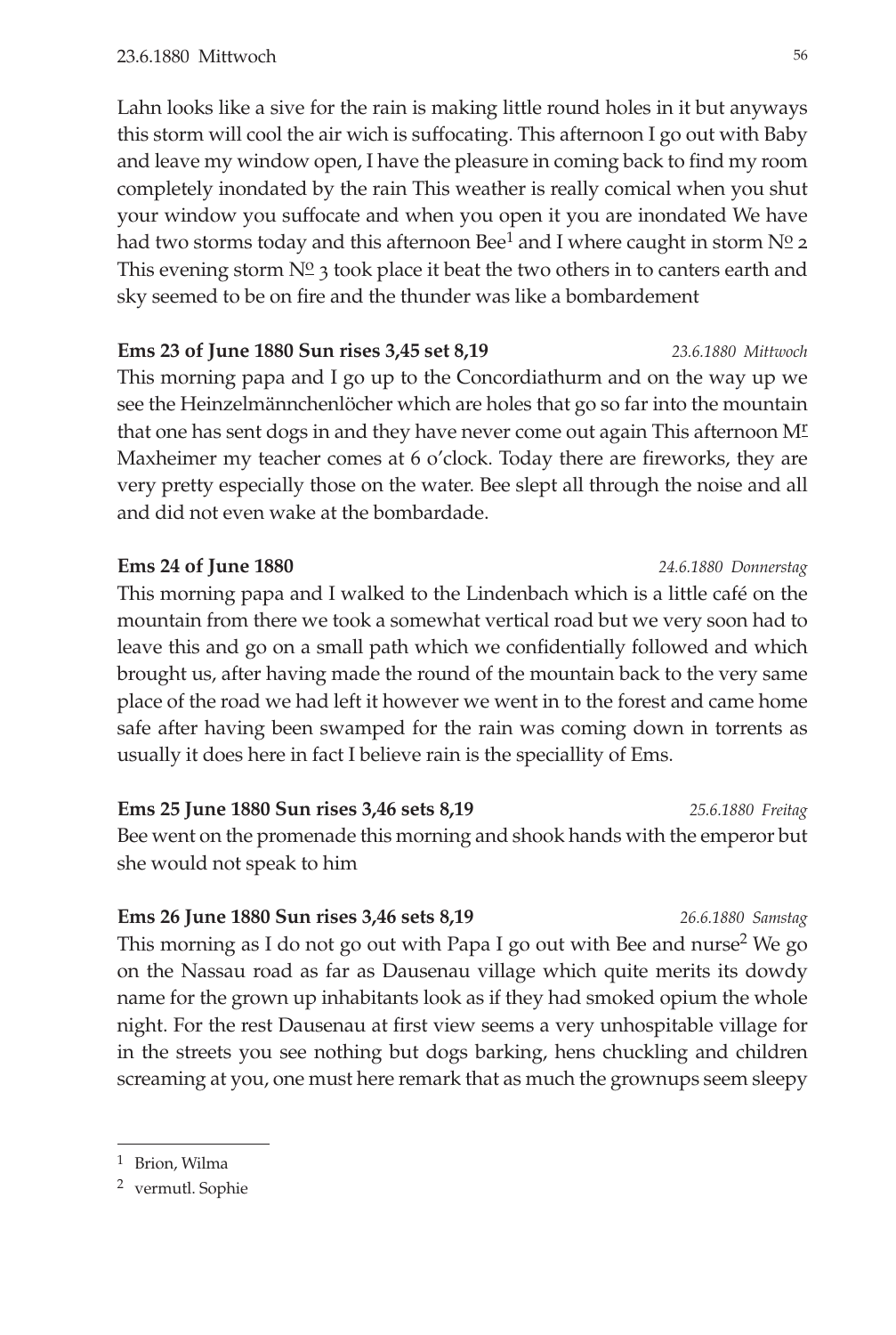57 27.6.1880 Sonntag

and quiet, as much the children look awake and noisy. The village is composed of two towers of which one is as crookid as a rams horn, an old church four or five restaurants and about forty houses which seem to be as well ment for people as for cows probably they all sleep together cows, pigs, people hens and dogs The perfume in the streets coming from the cow sheds or rather cow houses may be healthy but certainly is not flattering to the nose and the streets, or rather the street does not seem ever to have seen water and they would allmost want a second Herkules to cleanse them. Today M<sup>r</sup> Maxheimer sends word he cannot come

# **Ems Sunday 27 June 1880 Sun rises 3,46 sets 8,19** *27.6.1880 Sonntag*

Today as I am better I go out with papa to go to Kemmenau The beginning of the road is very sunny but soon one has to turn to the leftand then one is in the forest. Soon after we turned we met a donkey and a carriage then we turn to the right again and cut across a forest but out of the forest we came on a stone field after we have passed the stones my foot got cought in to the roots of a tree and I fell. I must before say that papa had lent me his "podomètre". We soon find a path though and go on it on this path papa also fell over a stone but however we got to the top. Here papa asked me for his podomètre. I look in the pocket I had put it in, it is not there I look in my other pockets, in the lining of my west on the ground it is not there neither, : I had lost it where, when I do not know; when all at once I rememberd I had fallen, it must be there I had lost it. Then papa orders some ham and wine we have diner, look at the Rhine and scenery and follow the same road we had come so as to find the podomètre I look everywhere but we don't find it. We then go down to the silverworks and mines and from there home To day is the first day since we have been here that it has been really fine. Marie's mother arrived to day Marie went to two trains before she went at the right time for her mother missed Ems and went as far as Coblenz so of course she could not arrive at the right time; she came from Berlin

# **Ems 28 June 1880** *28.6.1880 Montag*

Today the emperor invites papa to diner for this evening. This afternoon Baby, nurse<sup>1</sup>, Marie's mother and I go to the kinderfest at the Lindenbach where I dance with Baby and others. Then all the children taking part to the kinderfest where photographed; we had topfschlagen which I won and other amusements

<sup>1</sup> vermutl. Sophie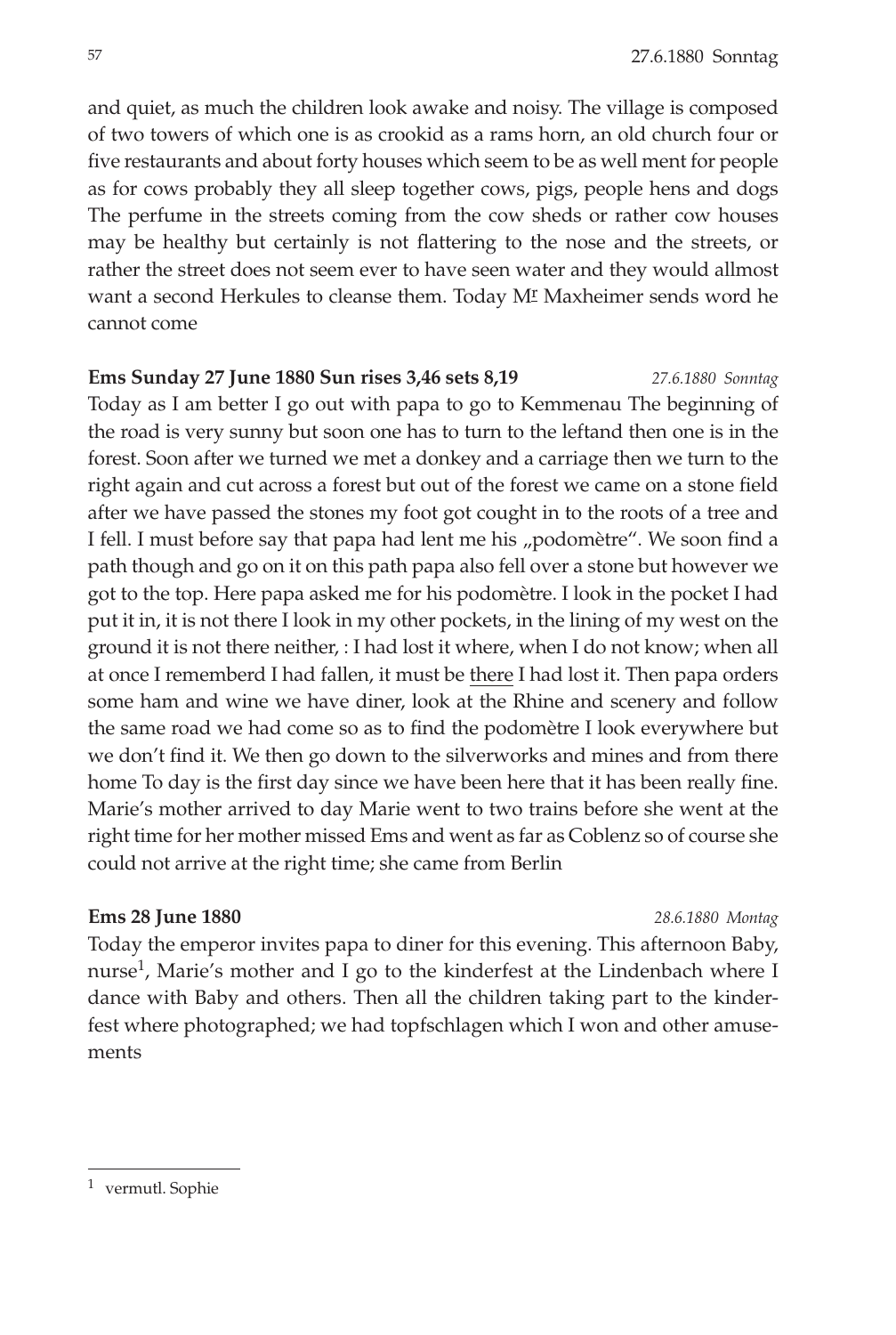# **Ems 29 June 1880** *29.6.1880 Dienstag*

Today the heat is suffocating, 24 degrees centigrade in the shade. Before we could not leave our windows open "sous peine" of being drowned now we cannot leave them open "sous peine" of being stewed

# **Ems 30 June 1880** *30.6.1880 Mittwoch*

Today papa and I went shooting in a heat of 27 degrees centigrade, 86 farenheit and 23 reaumur in the shade at 2½ o'clock in the afternoon

# **Ems 1rst July 1880** *1.7.1880 Donnerstag*

Today papa and I walked by the silvermines near the Lindenbach where we tried to get in but it was too dark. I found a silver – and lead stone more of the latter than of the first

# **Ems 2 July 1880** *2.7.1880 Freitag*

Today for the first time since the 26 it has rained today I made the acquaintance of and played croquet with the little Glynkas but whose mothers name is Ukskul because she is divorced and married again

# **Ems 3 July 1880** *3.7.1880 Samstag*

This morning it pelts and the promenade looks like a very crowded sea and all sails up, it is nothing but umbrellas colours have disappeared, nothing but umbrellas one has to fight to get through pulling one hat off, taring the other's umbrella. It is sure if in the east an umbrella is a sign of distinction an oriental coming here would think us all kings

# **Ems 4 July 1880** *4.7.1880 Sonntag*

Today there is a Regatta here and the Glynkas come to our house to see it. There was a good bit of cheating about it one boat (my favourite) crushed the other boat against the wall, and broke the steer of it on purpose, and allmost upset it so as to win, which it did. This evening we assist to a firework in a shower which does not prevent the firework being beautiful A firework under umbrellas!

# **Ems 6 July 1880** *6.7.1880 Dienstag*

Today Papa and I take a carriage and had ourselves driven to Millen at the entry of the Schweizerthal There we got out and walked. When we came in to it the beginning of the Schweizerthal was two high rocks on each side the road only being about 2 yards wide and a torrent with cascades at allmost every half yard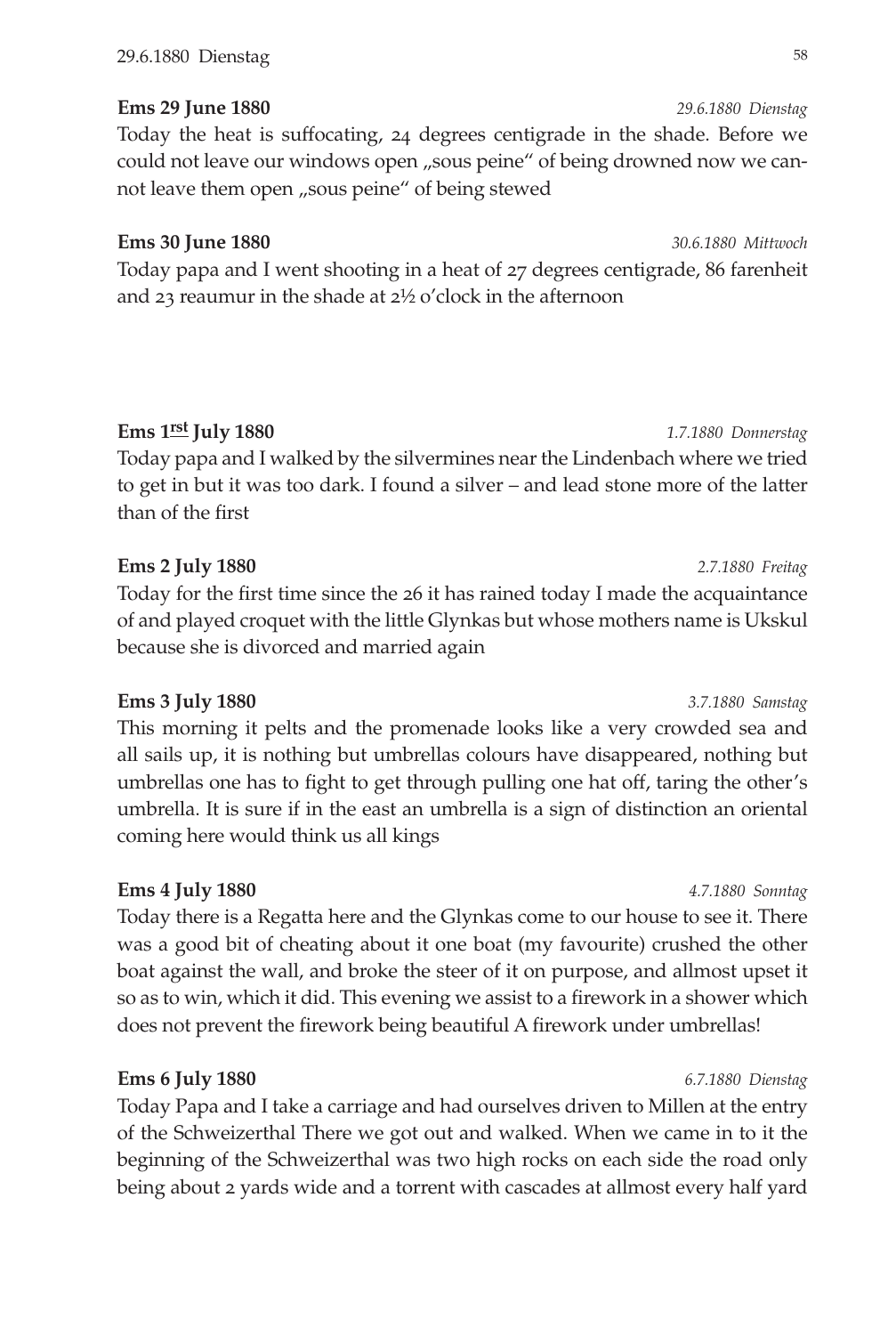crashing down from the mountain we have to ascend. The rocks on each side were allmost nude with only here and there a birchtree, and of a yellowy colour probably coming from the sulfur settled here since centurys. Little by little the pass widens itself on a clapp-clapp noise like that coming from a mill reached our ears. We reached the mill and then went on a little path to the righ. The scenery allways gets grander as we mount. On our way up we met a postman that had been to Frücht and was coming back again Poor man; he has to go to Frücht twice a day on foot rain or no rain, and rain is no joke in this thal for there are times where one has water up to one knees and these occasions are not rare. When we got up to Frücht we wanted to go and see Steins, the great german minister's, grave<sup>1</sup> only we could not get in. In coming back Papa allmost broke his leg in falling down the mountain

## **Ems 10 July 1880** *10.7.1880 Samstag*

Today Marie's mother went back to Winsen where she lives and is from there going to Hamburg

# **In the train 11 July 1880** *11.7.1880 Sonntag*

In coming out of Ems we passed Nassau with it's Castle and the Stein denkmal2, Balduinstein a big castle in the renaissance style, Schaumburg and burg Schwalbach. At Diez Sophie who went home was met by her cousin who allways appears at all possible and impossible occasions to see her. After Diez we came to Limburg with its six towerd Dom. The scenery was lovely something like the australian gold mines and darling downs.Then we come to Marburg where the scenery changes. Marburg is a pretty little town with it's Elisabethencirche and it's castle: It is lain<sup>3</sup> on a hill like a crown. From Marburg we pass by great plains with allmost nothing growing on them but pines, poplars and grass. Just before Treysa we have to stop before station because there is something on the line We then saw the Fulda and Wilhelmshöhe, which one can perfectly well see from the train, and directly after Cassel where we have 1 hour and 29 minutes stoppage. Papa, Mamma and I go in to town at Cassel and see the promenade with it's Bellevue and the barracks of the Husaaren with "Wilhelmus elector condidit" $4$ written on their door. We had a luggagecarrier to take us through the town. As a remark the streets are paved with pointed stones instead of being paved with asphalt which luxury the promenade alone enjoys. Poor Mamma got a sore foot

<sup>1</sup> Schwanthaler

<sup>2</sup> Pfuhl

 $3$  Das Wort "lain" ist mit Bleistift durchgestrichen, dafür wurde "situated" gesetzt.

<sup>4</sup> Vom Kurfürsten Wilhelm I von Hessen erbaut.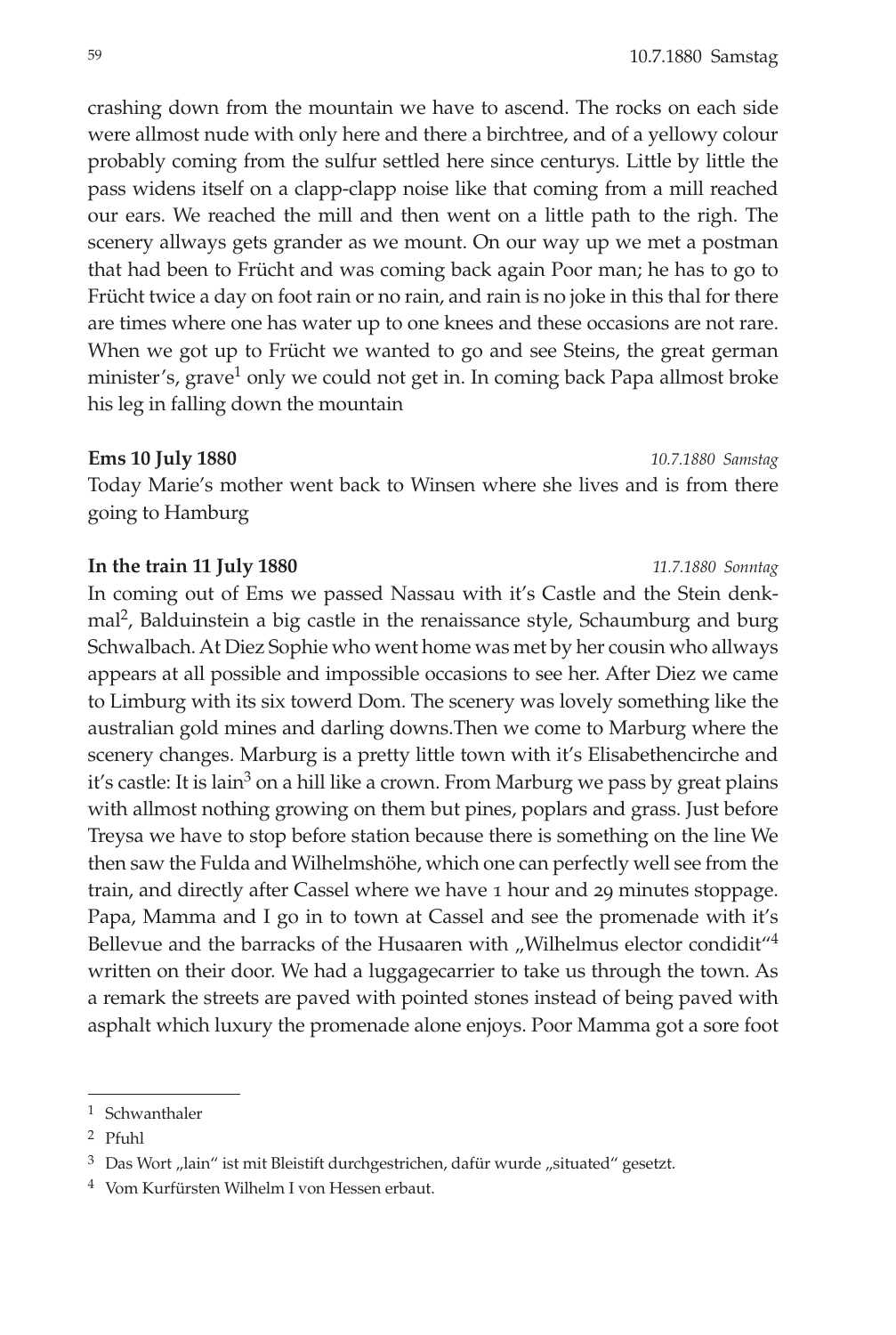in walking in the streets. We then pass by forests and over the Egge gebirge. We in our whole journey had to change 3 times at Cassel, at Warburg and at Altenbeken We where<sup>1</sup> two minutes late.

# **Pyrmont 12 July 1880** *12.7.1880 Montag*

We (Papa and I) visit the palace of the princes of Waldeck this morning. This palace is lain<sup>2</sup> in the Anlagen and surrounded by a wide ditch We crossed the bridge and arrived at the great iron gate which a man opened; this man told us that the prince of Waldeck did not live here and only very rarely came even in the summer, and that he had been here the last year, but not yet this year and that his residence was Arolsten. This palace was built in 1562 and rebuilt in 1706, it sufferd many sieges in the 30 years war He then took us on the walls who's date of erection one does not know but which one thinks to be very old. On these walls there is a beautyfull allee<sup>3</sup> of old trees and at it's extremity there is an old tree which is supposed to be 700 years old and who's branches are kept together with chains which are supposed to have been put on a hundred years ago. This tree has six meters round and its roots go right in to the water and have made a regular mountain of the earth. It's branches touch the ground and spring up again like new trees so that when you are under the tree you are in a regular little forest The man then shewed us the bed of the count of Gleichen and his two wives $<sup>4</sup>$ , which is immensly high and big and all sculpted; at each corner there</sup> is a little angel looking in to it and at one of the ends there are three heads and two casks<sup>5</sup>. It is all full of worms the wall of the room in which it is is all painted with views of different places and there is one picture by Tischbein representing the Count of Gleichen and his two wives All the rest of the furniture is made of common unpealed wood like you find on the ground in the forest. Our man then shewed us an underground passage which is said to go right under the waterworks; we then returned and in the afternoon went to the Jägerbuche a tree somewhat like the one in the castle but only smaller. From this beach there is a lovely view and one is supposed to see the Hermannsdenkmal<sup>6</sup> but we did not see the least scrap of it

<sup>&</sup>lt;sup>1</sup> Das h ist nachträglich mit Bleistift gestrichen.

 $^2\;$  Das Wort "lain" ist mit Bleistift durchgestrichen, dafür wurde "situated" gesetzt.

 $3$  Kessler hat nachträglich mit Bleistift zu "beautiful alley" verbessert.

<sup>4</sup> Seine wirkliche Frau, Gräfin von Orlamunde, u. die sarazenische Prinzessin Melechsala, die ihm das Leben gerettet haben soll.

 $^5\,$ Kessler hat nachträglich mit Bleistift statt "casks" das Wort "helms" gesetzt.

<sup>6</sup> Bandel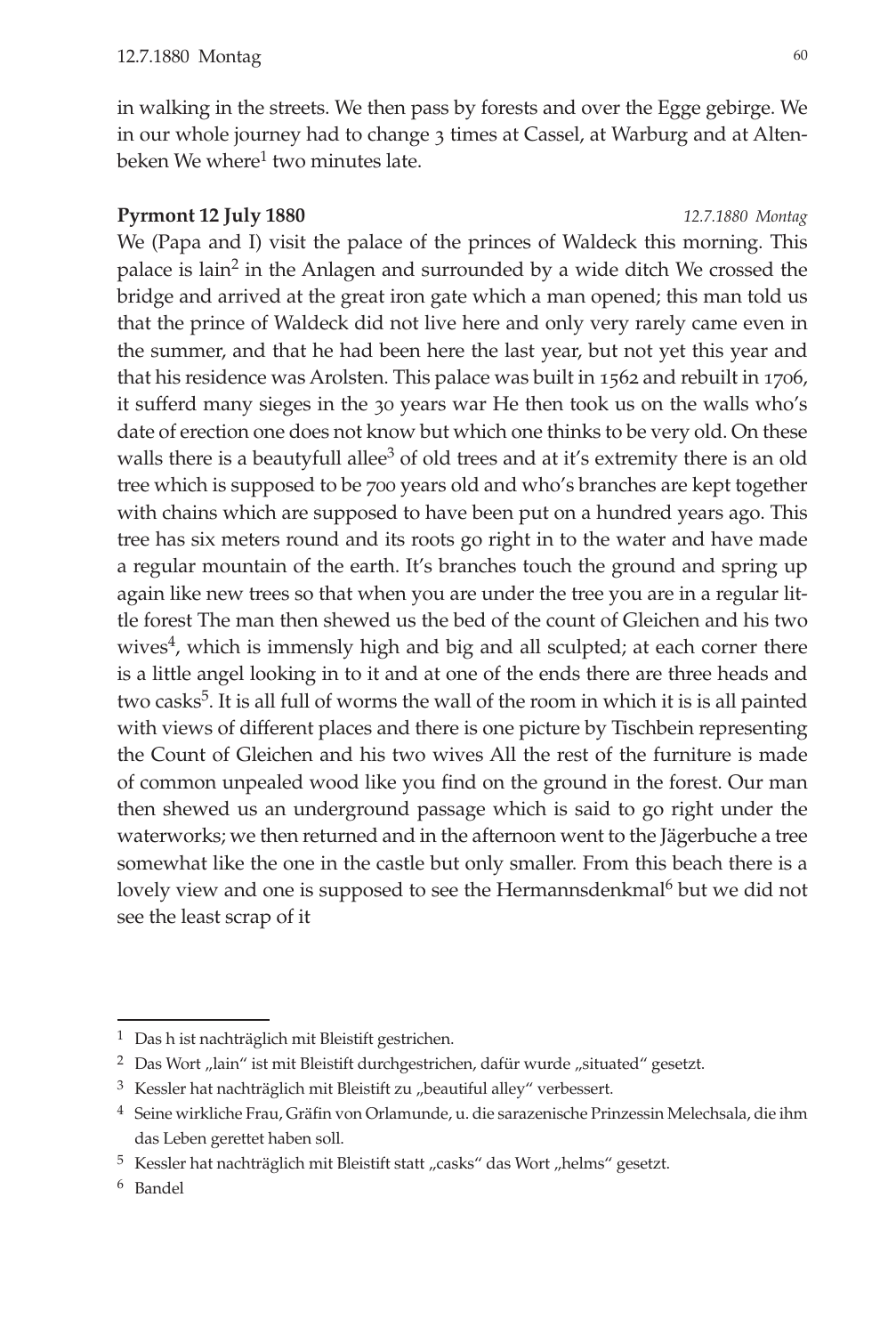# **Pyrmont 13 Juli 1880** *13.7.1880 Dienstag*

This morning the band brought us a Stänchen which was composed of the following peaces<sup>1</sup> "Einleitung and Brautchor" of Lohengrin "Le Bouquet" "Wer weisz *ob wir uns wiedersehn?*" "Boccacio walze"2 "*Blau Veilchen*" This afternoon Mamma and I brought Papa to the station. We came back in the hôtel omnibus with some tiny Jews who's noses seemed like a house hung on to a balloon. Many an eagles beak must have envied them! This afternoon we had an awfull<sup>3</sup> thunder storm the bouquet of which was a knock<sup>4</sup> like that when a racket goes up. Poor Baby<sup>5</sup> who's criminality was endeavouring to throw her bricks at me as a pass time instead of shiyng them jumped over the bricks and ran away

# **Pyrmont The 17 July 1880** *17.7.1880 Samstag*

Today is the 17 of July and Mamma's birthday and poor Bee<sup>6</sup> is not at all well she has had a very bad night We have to go away from the Badehôtel where our rooms are let and go to Ockel to add to the confusion. Baron von Weida (po-n) is coming. I have to go to the station to fetch him.

# **Pyrmont 18 July 1880** *18.7.1880 Sonntag*

A word that has often been repeated this summer is today repeated again "Rain!" I am writing at this very moment in my room with my umbrella open over my head for if I had it not, there would be very few traces of my writing or rather bigger ones than any one could wish to make without upsetting the inkstand. I have to stop for my umbrella is allready dripping all over the paper perfectly fulfilling its functions of a gutter which has been erected to wet you and instead of turning the rain off it is conducting it on

# **Pyrmont 23 July 1880** *23.7.1880 Freitag*

Today Mamma and I went to the Erdfälle. These are two ponds (anciently three, only two or three years ago the separation between the two first one crumbeld) which were formed in 1645 by the crumbling of the earth the scenery around them is very pretty and rugged. This evening the prince of Waldeck arrived and dined at Goethe's

 $^1\;$  "peaces" wurde nachträglich mit Bleistift zu "pieces" verbessert.

<sup>2</sup> Strauß

 $3$  Das zweite "l" ist nachträglich mit Bleistift gestrichen.

<sup>&</sup>lt;sup>4</sup> Das Wort "knock" wurde nachträglich mit Bleistift gestrichen und stattdessen "bang" gesetzt.

<sup>5</sup> Brion, Wilma

<sup>6</sup> Brion, Wilma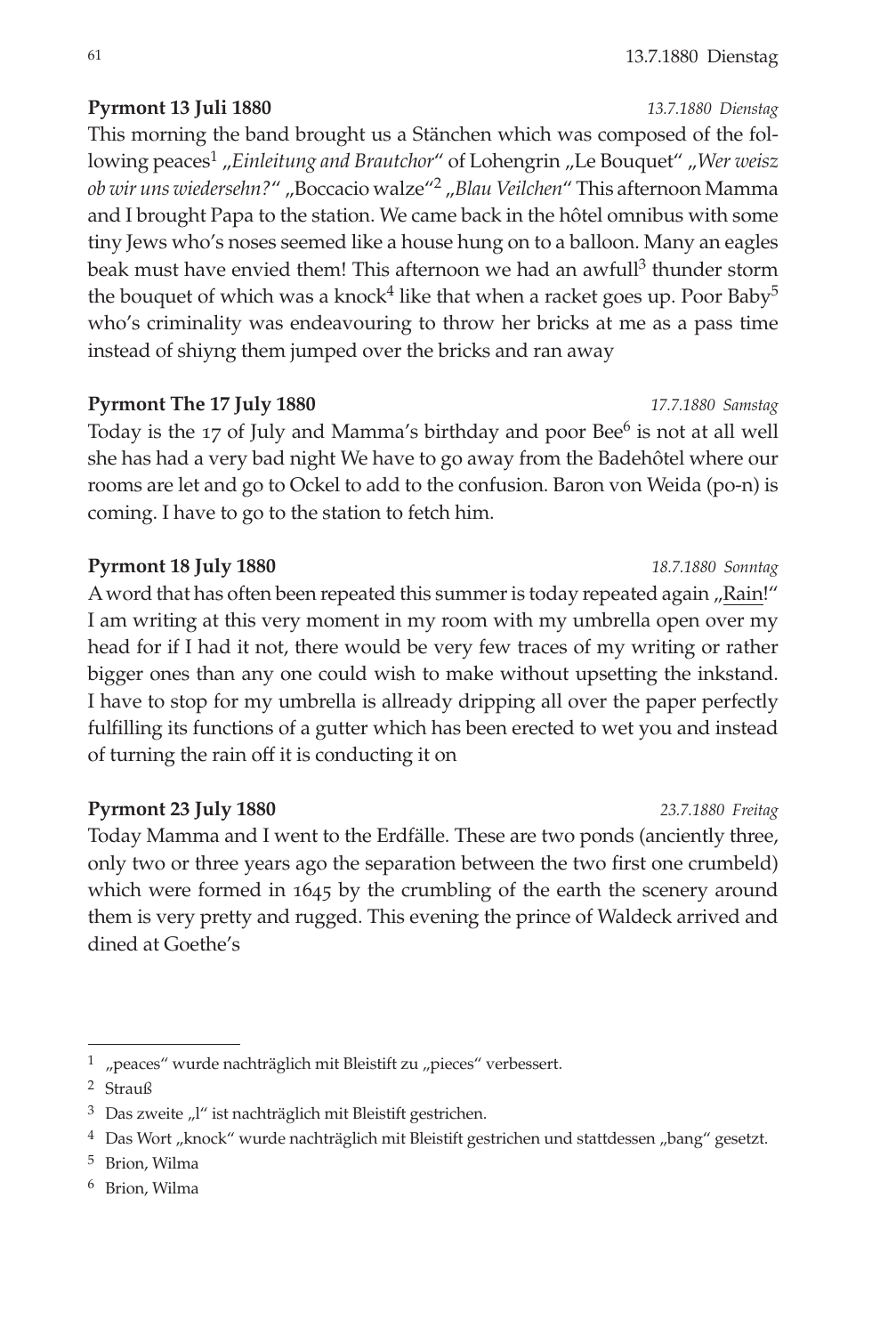## **Pyrmont 24 July 1880** *24.7.1880 Samstag*

We went to the "Dunsthöhle" this morning It is a hole in the earth of the form of a we went down to the bottom by a staircase, at the bottom the keeper opened a little gate and we again went down a few steps to the bottom of the pit here the keeper told us to stoop a little which we did; a strong smell of carbonic acide pervaded us and we were almost suffocated for the gas was then at a heighth of about 3 feet and any living thing or person who's respiratory organ is under that heighth would have been suffocated; in the time of the roulette lots of people used to come and lie down here to commit suicide. The keeper then took some straw lit it and plunged it in the gas at the very minute the flame went out and when he held it over the gas again it began to burn; the same thing happens to any human or living being that inhales this gas in the acid it faints and out of it it revives. The gas sometimes in less than five minutes mounts to the heighth of the second gate and higher so that one can not even get to this gate, it comes out of a cave which the man shewed us, this grotto is like the grotto of Capri in Naples with the only differences of being much smaller and there being no water here and there being some at Capri and the gas being non visible here and being visible at Naples. There are only two such places in the whole world here and at Naples. This pit here was discovered in  $1724$  by doctor Philippe Seife<sup>1</sup> and an inscription relating the fact was put there in 1740. This afternoon the were races at one of which three running two were thrown. When the labourers raced one of them fell and broke his head at the donky race the boys all fought.2

## **London Saturday the 7th of August** *7.8.1880 Samstag*

Today we have arrived at London. We travelled on double boats they are like two steamers joined into one by a bridge and do not shake as much as the other boats. Poor Bee<sup>3</sup> was sick and I think it did her good for her head seems better.

## **London Monday the 8th August** *8.8.1880 Sonntag*

This Morning aunt Rose had her horse brought to ride him She got up once, Satanella through her off she got on a second time this time he got up sat on his haunches and bent back like an acrobate forming a regular C When she had

<sup>1</sup> Seip, Johann

<sup>2</sup> Hier am Ende ist ein Stück Papier eingeklebt: ca. 1,5cm breit und 3,7cm lang. Es sieht aus, als sei das größte Stück davon abgerissen. Es steht darauf: "N.B. Fr or"

<sup>3</sup> Brion, Wilma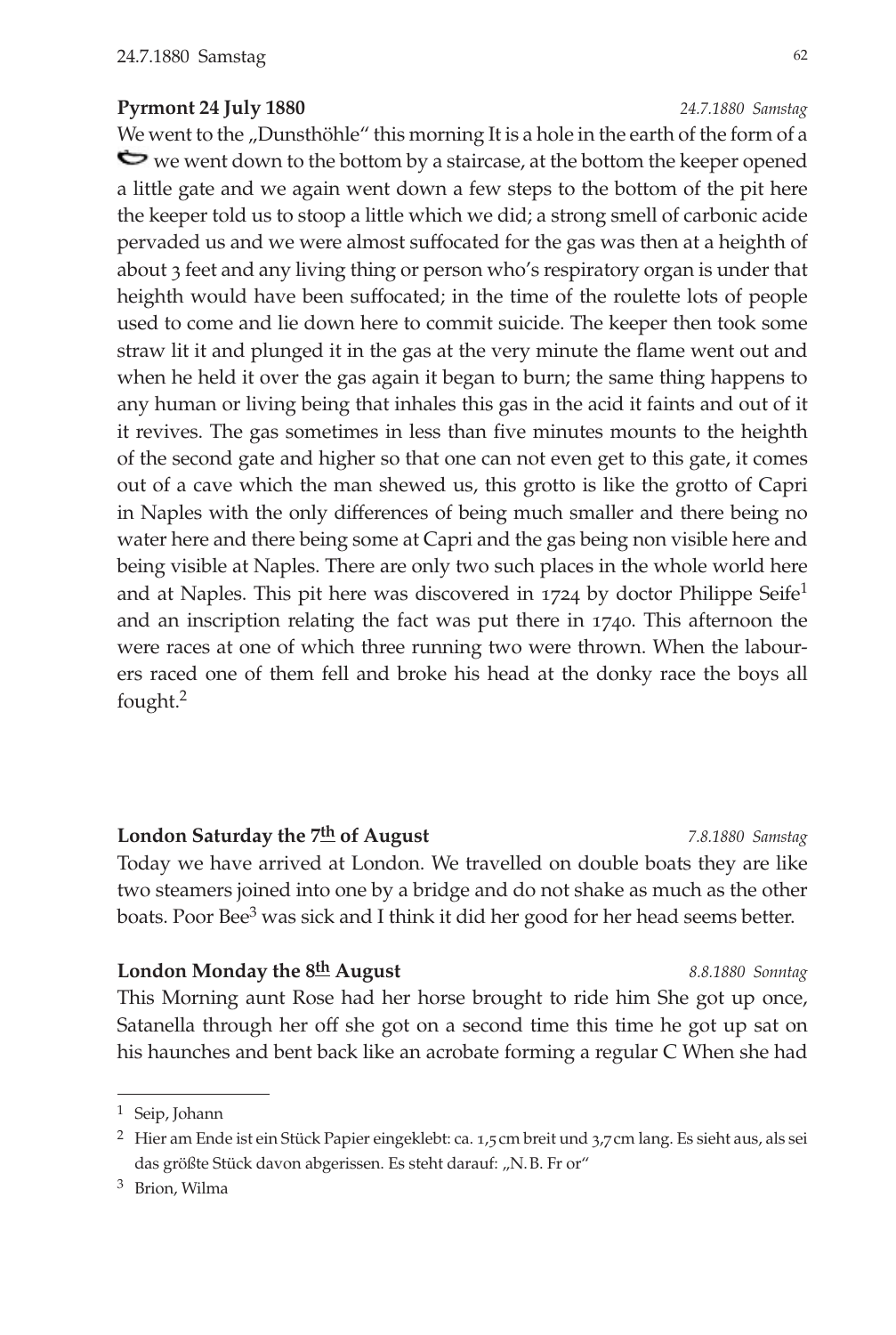63 16.8.1880 Montag

thrown aunt Rose off she began to kick as hard as she could so as to dash aunt Roses brains out But aunt Rose was quicker than she and was up in a minute The mare broke the reins turned the saddle and lifted the coachman and the groom up in the air. $<sup>1</sup>$ </sup>

# **London 16 August 1880** *16.8.1880 Montag*

today we receive news of Mis Nelsons Death who died in the night from the 14 to 15 of spasmes of the heart.

# **London 24th August** *24.8.1880 Dienstag*

Today is Baby's<sup>2</sup> birthday. She has had lovely present grandmama<sup>3</sup> gave her a teaset and aunt Rose a frog and I some reins Mamma a house with animals Cicie Connoughltor is coming to tea today.

# **London August 25 1880** *25.8.1880 Mittwoch*

Today aunt Rose and I went to the Alexandra Palace where we saw the circus and skating the theatre of Howard Paul and the Hanlon Voltas<sup>4</sup> which are very good gymnasts.

# **London Sunday 29 August 1880** *29.8.1880 Sonntag*

Today we went to Richmond with Marie, Sophie and aunt Rose on the boat. We left old Swan pier and London Bridge at three in the afternoon and after passing by Cleopatra's Needle, the houses of Parliament and Westminster Abbey, Millbank prison, Kannella club and the castle of the Percy's dukes of Northumberland and having been stuck in the sands six times infront of Kew gardens we arrived at Richmond where we were due at 5 at ¼ 7. One of the partys on board composed of two women and one man drank before we started, drank when we started and drank when we stopped The long nosed lady who was disgusted at everything and swamped down everything got over the "passerelle" had to

<sup>1</sup> Es folgt der Eintrag vom 24. August. Ein großes X markiert hier und vor dem Eintrag vom 16. einen Einschub. Die Transkription benutzt die chronologische Reihenfolge

<sup>2</sup> Brion, Wilma

<sup>3</sup> Lynch, Caroline

<sup>&</sup>lt;sup>4</sup> Die "Hanlon Midgets"-Artisten Patrick Carmody, William O'Mara und John Charles Ryan waren ursprünglich Teil der aus Manchester stammenden Hanlon-Compagny und Schüler der Brüder William, George, Edward, Frederick, Alfred und Thomas Hanlon. Sie waren nicht mit diesen verwandt, führten aber dennoch den Namen Hanlon und nannten sich Robert (alias Little Bob), William und John Hanlon. Nach ihrem Ausschluss aus der Kompagnie schlossen sie sich den Brüdern Ajax und Edouin Volta an, mit denen sie gemeinsam die Artistengruppe "Hanlon-Volta" bildeten.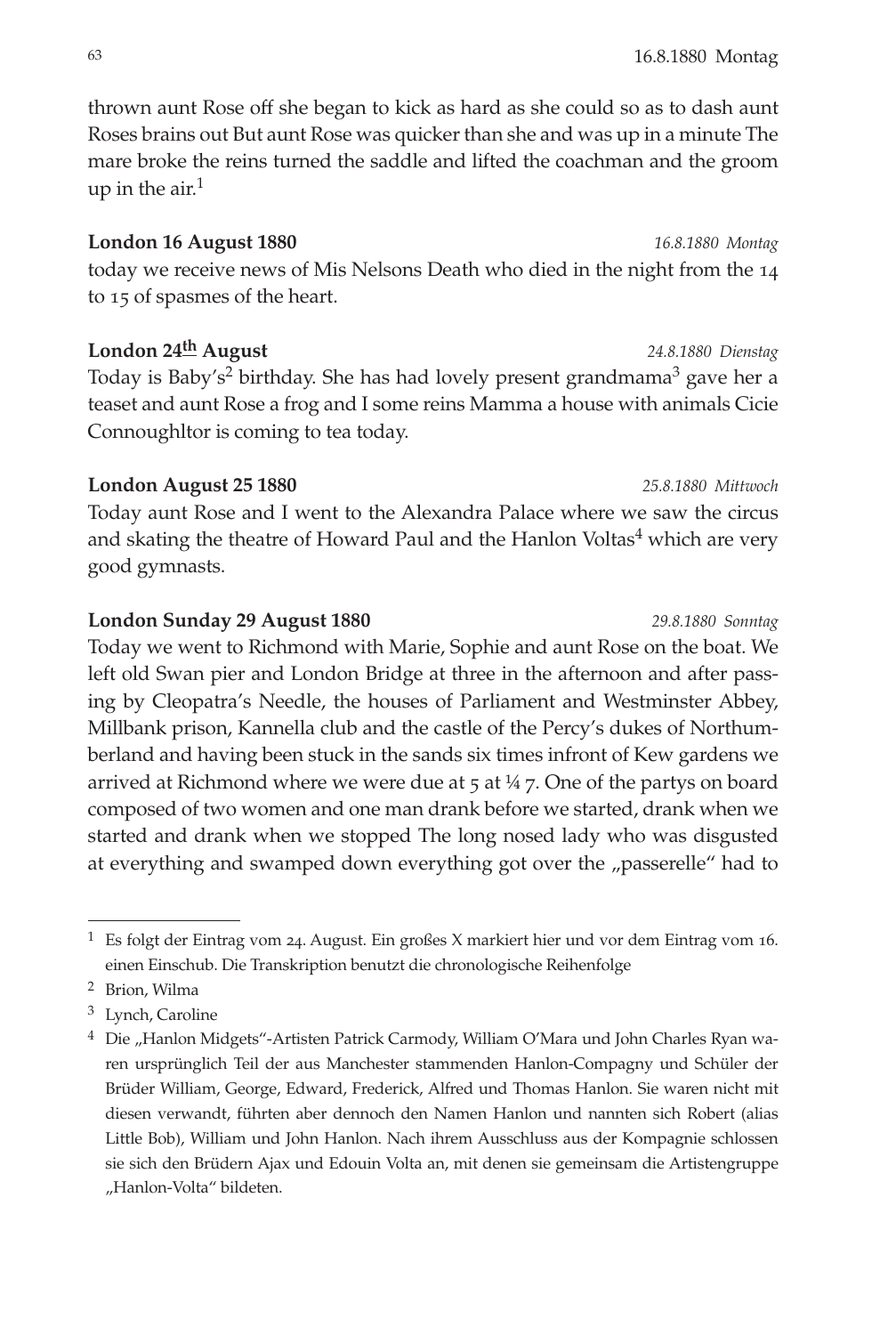come back over the bride Yes, she prefered stopping in the boat, coming home at midnight sticking in the sands, being tortured; to risking being drowned in water her hated element had it been claret, port, gin, brandy she would have gone willingly, willingly, have been drowned But alas the fat one was first of all hoisted by one man on to the bench but on the passerelle four had to lift her and a fifth hold her and then even she fell back, like a cask of wine which has been lifted by a patent crane and whose cord has broken, and began to eject water instead of wine like a cask would have done if broken, for wine was too precious for her. We came back by train<sup>1</sup>

## **London Friday 10 September 1880** *10.9.1880 Freitag*

Today we went to Gravesend by boat. The way there is very pretty. All along the docks, and passing by Somerset House, the Tower and Greenwich hospital. Woolwich and Shooterhill. Just before Gravesend there is a sort of a lac by which the Thames passes In Gravesend itself there is little to be seen except the mouth of the Thames and we soon went away after having taken some Appolinaris and hock at the Clarendon hôtel. In coming to Gravesend one passes the place where the Bywell Castle ran into the princess Alice, just opposte the Gasworks and near the the powder Magazine.<sup>2</sup> We had diner at the Critirion where we had a dozen of Oyster each, kidneys and a tomatoe with Wilhelmsquelle and hock in the grill room

# **Ascot St Georges School Oct. 13** *13.10.1880 Mittwoch*

Went to Eton today and had ourselves Photographed. After that we went up to the castle and heard service in S<sup>t</sup> Georges Chapel. I sat in Waldegrave's seat Next to M<sup>r</sup> Cooke. We had breakfast at Layton's the Confectioners upon real patés. After Chapel we went up on the round tower from where there is a beautiful view. After that went down to Eton by the hundred steps and went to see Eton college where we were to have tea with a certain Miss Hackett but she had gone

<sup>1</sup> Viele Streichungen und Sofortverbesserungen.

 $2$  Am 3. September 1878 kollidierten an dieser Stelle die Schiffe "Bywell Castle" und "Princess Alice". 640 Passagiere kamen ums Leben.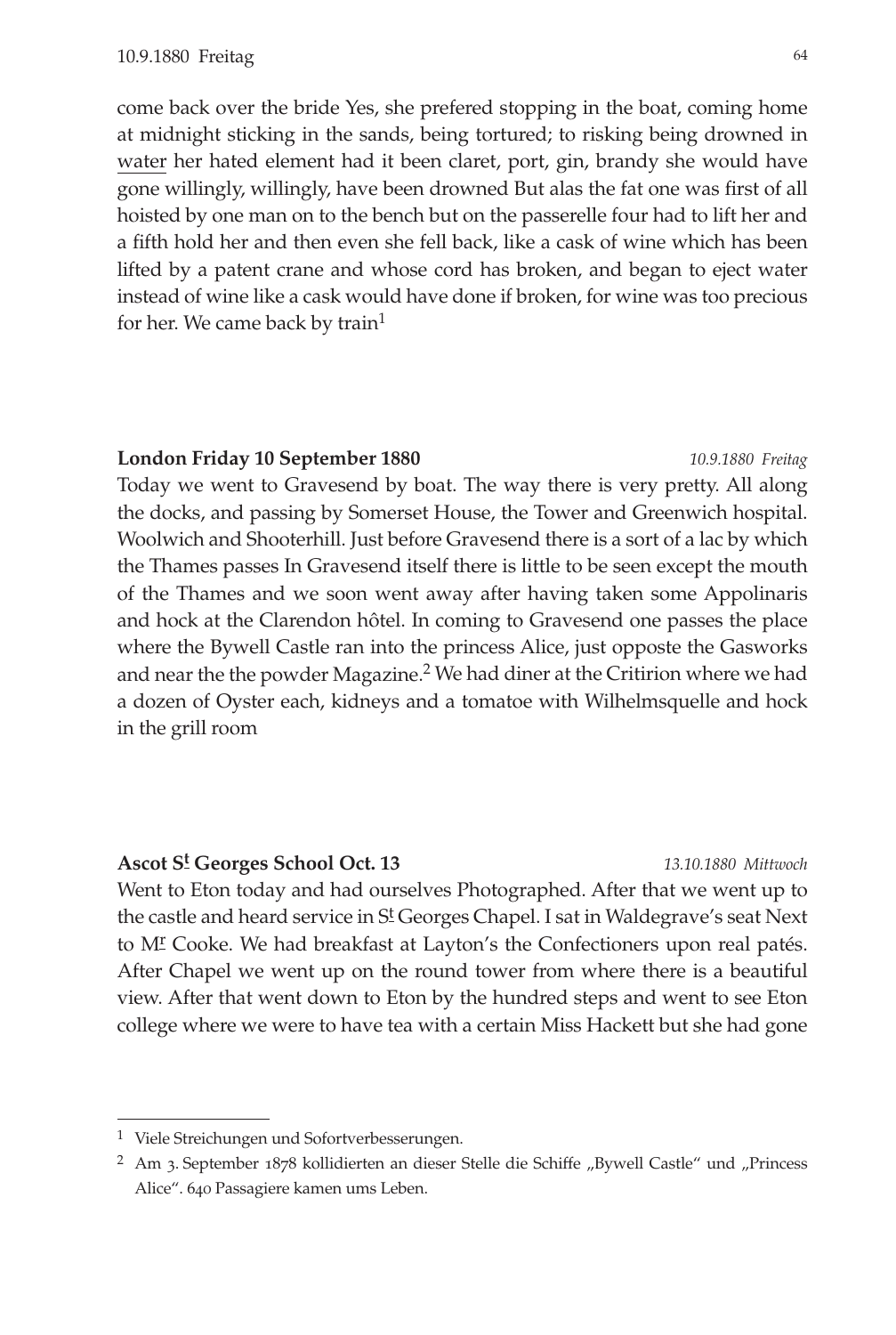out for the day. We drove home through Windsor forest. I bought a pretty little vase in Eton. v. Kessler

**Ascot 17 October 1880 St Georges School** *17.10.1880 Sonntag* This evening Heber-Percy in coming up to bed began to tell us he was a sleep walker. Then he shewed us a place in his room where a funny noise goes on from time to time, and after having put himself and us (Palk and me) in a sort of nervous excitement he retired to his room. The strange noise began again and did not contribute to our quietness as Percy persisted in saying it was a ghost. After about a quarter of an hour a most terrific shreek followed by several others sent the air proceeding from Percy's room. I fell back on my bed in a violent fit of trembling and Palk began to bite his knee but the screeming went on The head (M<sup>r</sup> Kynnersley) M<sup>rs</sup> Moss The three housemaids came to the rescue thinking somebody was being murdered M<sup>r</sup> Kynnersley was in a frightful fright we all thought Percy had been taken by a screeming fit and had died in his bed. It turned out to have been nothing but Emely having walked quietly into the room and having stooped over Percy who was dosing. He seeing a figure, connected with the noise thought it was the ghost come out of his plank and come to take or murder him.

He was severely punished for it and is no more alowed to talk in his room Harry v Kessler

**Ascot. St George's School. 23 September 1880 Thursday** *23.9.1880 Donnerstag* I came to school here today and I am allready friends with some boys

**Ascot September 24 Friday** *24.9.1880 Freitag* Papa and Mamma came to see me today and it is also papa's birthday. They are going away tomorrow. Wee-wee<sup>1</sup> is not quite well. Harry v. Kessler

**Ascot 18 October 1880 St Georges School** *18.10.1880* This morning we all went out for a walk with M<sup>r</sup> Chapman and as they all began teasing me I began to beat Thomson minor the consequence of which was that I sprained my finger. It is now bound but hurts very much. It is half holiday.<sup>2</sup>

<sup>1</sup> Brion, Wilma

<sup>&</sup>lt;sup>2</sup> Dieser Eintrag ist auf der Rückseite des letzten Blattes im Heft notiert. Teilweise ist das Blatt verklebt.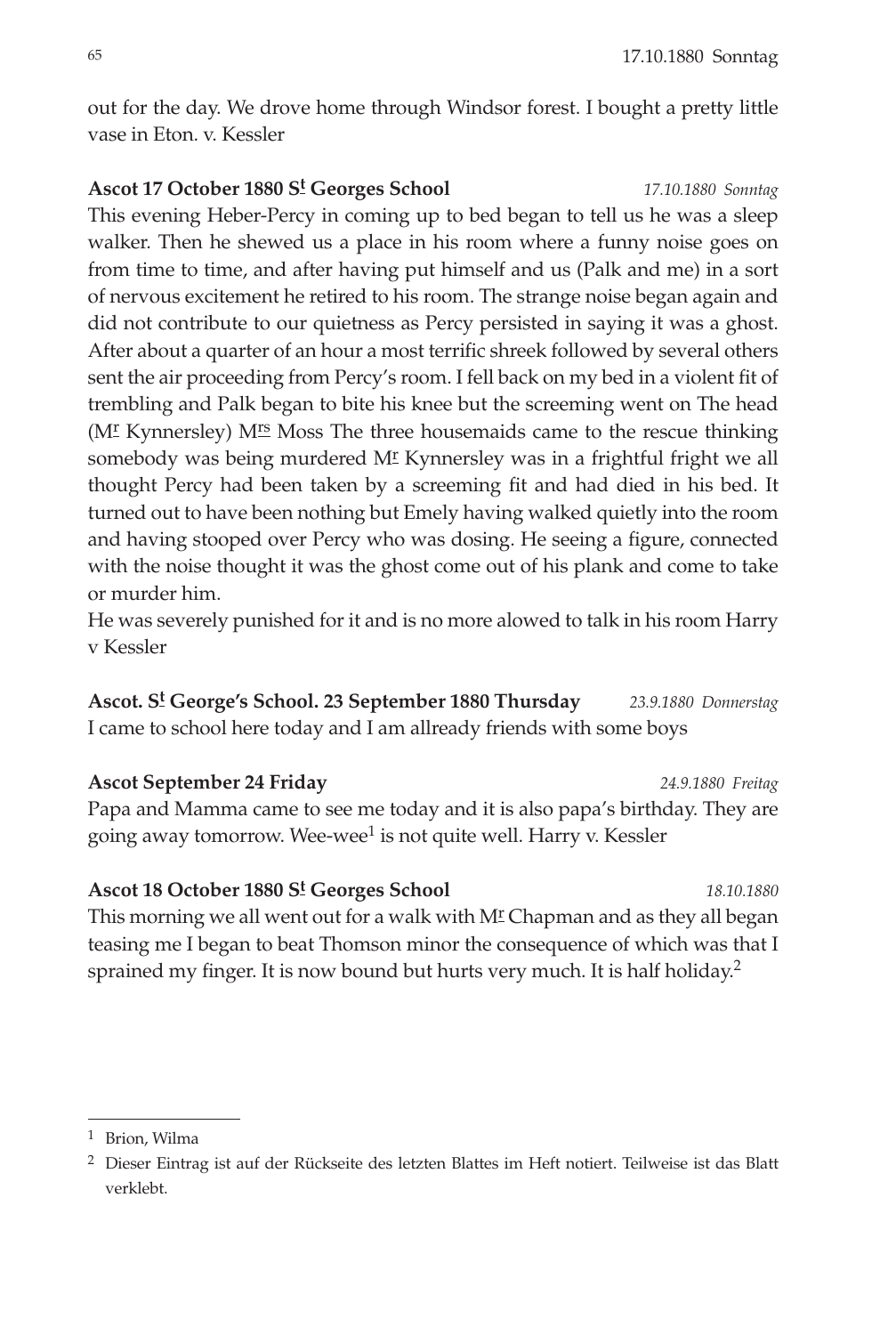# **Ascot 18 October 18801** *18.10.1880 Montag*

To day we went out for a walk and as Thompson minor was teasing me I began to beat him. In beating him my fist not being well clenched my little finger of my left hand struck back and caused it to be sprained It is now bound up but still hurts

# **Ascot 20 October (1880) Sun rises 6,34 a.m** *20.10.1882 Mittwoch*

Today the first snow has fallen and it is very pretty to see from my window the valley and the mountains, the trees and the cottages wrapt up in their white shawl of snow. This afternoon we went snowballing and came back sopping wet. We snowballed on Ascot racecourse<sup>2</sup>

# **Ascot 21 October 1880 sun rises 6.36 sets 4.54** *21.10.1880 Donnerstag*

Today allmost all the snow is gone for it is thawing. Three boys were swished to day: Sellon, S! John and Trelawny

# **Ascot Friday 22 October 1880** *22.10.1880 Freitag* All the snow is gone. This evening there was repetition of the concert after which for those who sang refreshments and another song. Those that had not sung did not have any refreshments

# **Ascot 23, October 1880 S. rises 6.39 sets 4.50** *23.10.1880 Samstag* We had a paperchase today. We went in the train to Virginia Waters and from there we were to run back to Sunningdale. but I, Tomlin, Mackenzie, Scott, Mortimer minor and Webb lost our train so that we had to walk back the whole way to Ascot, on our way where we were followed by some ruffians one of which had a black eye.

**Ascot Thursday 28 October 1880** *28.10.1880 Donnerstag* Today the concert came off It came off allright and it was great fun

**Ascot 1st November 1880 s. rises 6,55. s. sets 4.32** *1.11.1880 Montag* We had a paper chase to day we ran all the way to Virginia Waters, where we saw the ruins and climbed down the Waterfall, and back

<sup>&</sup>lt;sup>1</sup> Beginn des zweiten Heftes; der letzte Eintrag des ersten Heftes wurde umgeschrieben.

<sup>2</sup> Mehrere Kreuze in schwarzer Tinte markieren Umstellungen, die aber semantisch nicht eindeutig sind.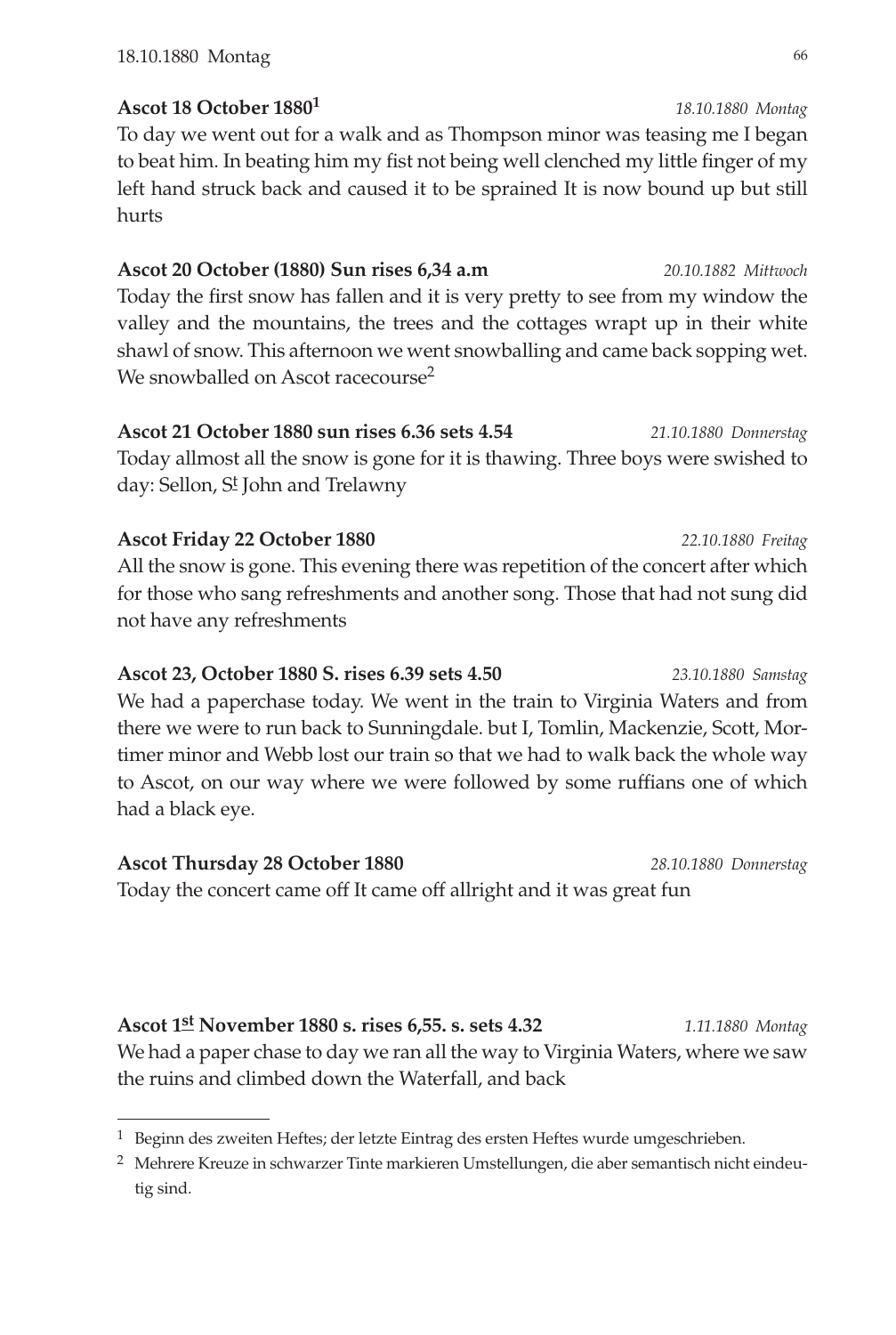**Ascot Wednesday 3d November s.r. 6.59 s. sets. 4.29.** *3.11.1880 Mittwoch* I received nothing but bad news today.  $1^{\circ}$  That poor grandmama<sup>1</sup> in Hamburg had fallen and hurt herself badly and had her brain shaken  $2^{\circ}$  That Wee-wee's<sup>2</sup> cough is no better. This evening we were all sitting listening to the head (M<sup>r</sup> Kynnersley when Caddie, the dog, began barking furiously; directly we all jumped up and asked if we might make a sally and see what was a'matter. But the Head sent two boys (Bowring ma. and Bell) alone to see what it was. It turned out to be a man who was stealing the wood of the Bonnfire for the fifth of November but he ran away so we were not allowed to go out allthough while we were singing in the drawing room some other boys that were not singing came in once or twice to give news of what was going on but the Head sent them back every time saying it was nonsense so we had chapel and are going to bed.

# **Ascot 4th November 1880 Thursday.** *4.11.1880 Donnerstag*

Today Bonnemaman3 came to see me and brought me a dreadful shock. Poor dear Grandmama in Hamburg is dead from a fall which she had on Monday and which proved fatal. To think that an unfortunate step can bring death! Papa is in Hamburg because as soon as he heard of the accident he went there. I hope it will not shake him too greatly for he loved her so dearly! and she was so good. She died on the  $2\frac{d}{d}$  of November

# **Ascot Friday. 5th November 1880** *5.11.1880 Freitag*

M. Today the bonnfire is to be lit and the fireworks let off Evening: The fireworks went off splendidly one of them fell down and going off burnt one of the cad's trousers

**Ascot. Wednesday 10th November 1880** *10.11.1880 Mittwoch* I went in to the drawing room to day and spoke with a german lady:, lady Gordons governess.

**Ascot Saturday 13th November.** *13.11.1880 Samstag* The head<sup>4</sup> has just begun this evening to read Holmby house by White Melville after having finished the Maid of Sker by Blackmore.

- 2 Brion, Wilma
- 3 Lynch, Caroline
- 4 Sneyd-Kynnersley

<sup>1</sup> Kessler, Henriette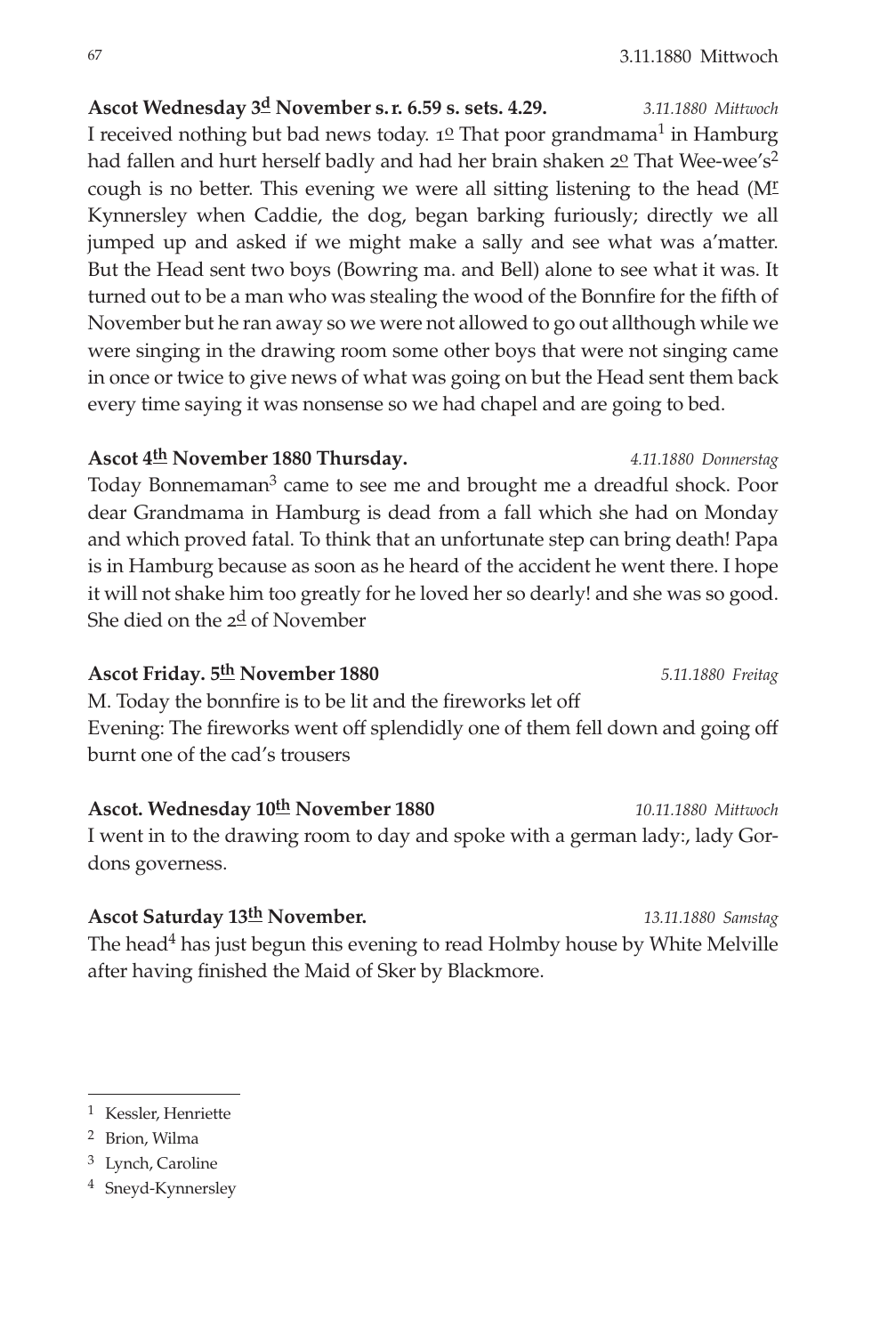**Ascot. Monday. 15th November** *15.11.1880 Montag* Today I took my  $1^{rst}$  german lesson with M<sup>rs</sup> Kynnersley we are reading "Wilhelm Tell" by Schiller M<sup>rs</sup> Kynnersley takes one part I the other

# **Ascot Monday 22 November** *22.11.1880 Montag*

It is freezing hard to day as it has been yesterday

# **Ascot Wednesday. 24 November 1880** *24.11.1880 Mittwoch*

We went for a long walk to day for about 10 miles. On our walk lots of chaps tried to hurt me but the big chaps were on my side so that Hill was hurled into a ditch Powell and Schuster when they were charged begged pardon and said to Tomlin "I thought you wanted to have him (me) prisoner" Wormald got a licking from M<sup>I</sup> Chapman so I came home all right

# **Ascot Friday the 26th November 1880** *26.11.1880 Freitag*

We began digging today. We are digging away part of the hill so as to make a lawn tennis field. We are to level the ground by building a wall and filling it up with earth which is to be covered with gravel.  $M^{rs}$  Kynnersley is very ill and the doctor is frightened that her cold will turn into rheumatic feaver. DE Fragg comes very often.

# **Ascot Saturday 27th November 1880** *27.11.1880 Samstag*

This afternoon in coming in from digging Hill and Thompson (minor) harassed me by not letting me into the lobby. I got into a terriffic rage I jumped up flew at Thomson (minor) jumped on to him pale with fury, caught hold on him by the scruff of his neck, pulled his hair and ears till he screamed, hacked, kicked bit like an infuriated bull – then I let go my grip rushed upstairs banged my door and poured forth on him every name I could possibly think of said that I would like to throw him out of the window that he would murder me;  $Percy<sup>1</sup>$  tried to interfere I encounterd his remonstrances with a hoarse laugh at last  $M<sup>r</sup>$  Cook came up attracted by the row and told me not to make such a noise. At last I dropped on to my bed exhausted, panting breathless my head reeling with all the guilty conscience of having badly hurt somebody as I thought. To my rage succeeded tears to my bad language prayer. My excitement had been too much for me I was half mad, pale and hardly able to stand I left my room and went down into the lybrary. If only my passion does not bring me to a bad end one day!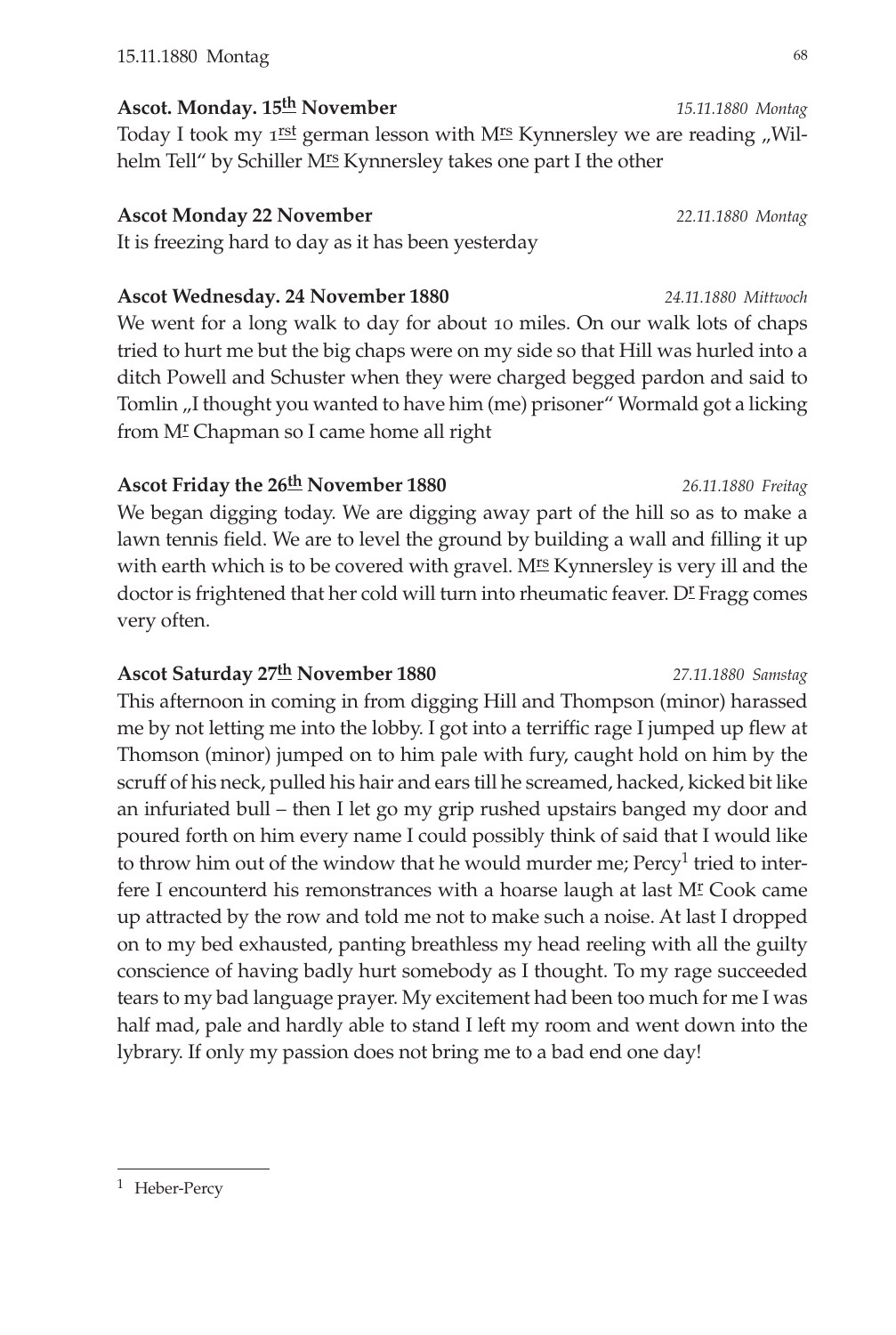**Ascot Sunday. 28 November** *28.11.1880 Sonntag*

There is a new altar cloth in chapel today purplish blue and silver it is very pretty and looks very well with the new curtains

# **Ascot 2: December. Thursday** *2.12.1880 Donnerstag*

This morning I put down Uffington a peg, at breakfeast. We were talking together when Uffington says: "Who is that blunderbuss, that fat female who came to see you. -. I never knew I had any blunderbusses or fat females in my family" I answer with the greatest calm. This only shews too well how I and all my family are hated here by allmost everybody.

# **Ascot December 7 1880** *7.12.1880 Dienstag*

Today the spring which we discovered yester day has allready filled up a lot of holes and is running fast

# **Ascot December 9** *9.12.1880 Donnerstag*

Percy<sup>1</sup> says he knows more about geology than the head<sup>2</sup>

# **Dec 10** *10.12.1880 Freitag*

Today they formed a meeting at football calling it .F.K.O.S. = funky Kessler of scrimmages. In the evening in coming home I tried to chloroform myself; but Palk saved me by looking into my room with his glass, for smelling the chloroform he thought there was something up; at last he managed to calm me down and I walked into my schoolroom but having been, what I deemed insulted, by Wormald I jumped up and collared him nailing him down onto the form trembling with rage but he jumped up and knocked me in the eye. At tea the head said that if there was any fighting we would be severely punished. In the evening in Mr Samson's schoolroom Thomson (minor) attacked me and told Mason to hold "He wont hurt you" said he but I in my rage sent Mason flying against the bookcase and knocked a hole into his head then I with fury attacked Thomson (mi.) who gave me a hack then all at once  $M<sup>r</sup>$  Cook and  $M<sup>rs</sup>$  Kynnersley came in and we went down to the concert

<sup>1</sup> Heber-Percy

<sup>2</sup> Sneyd-Kynnersley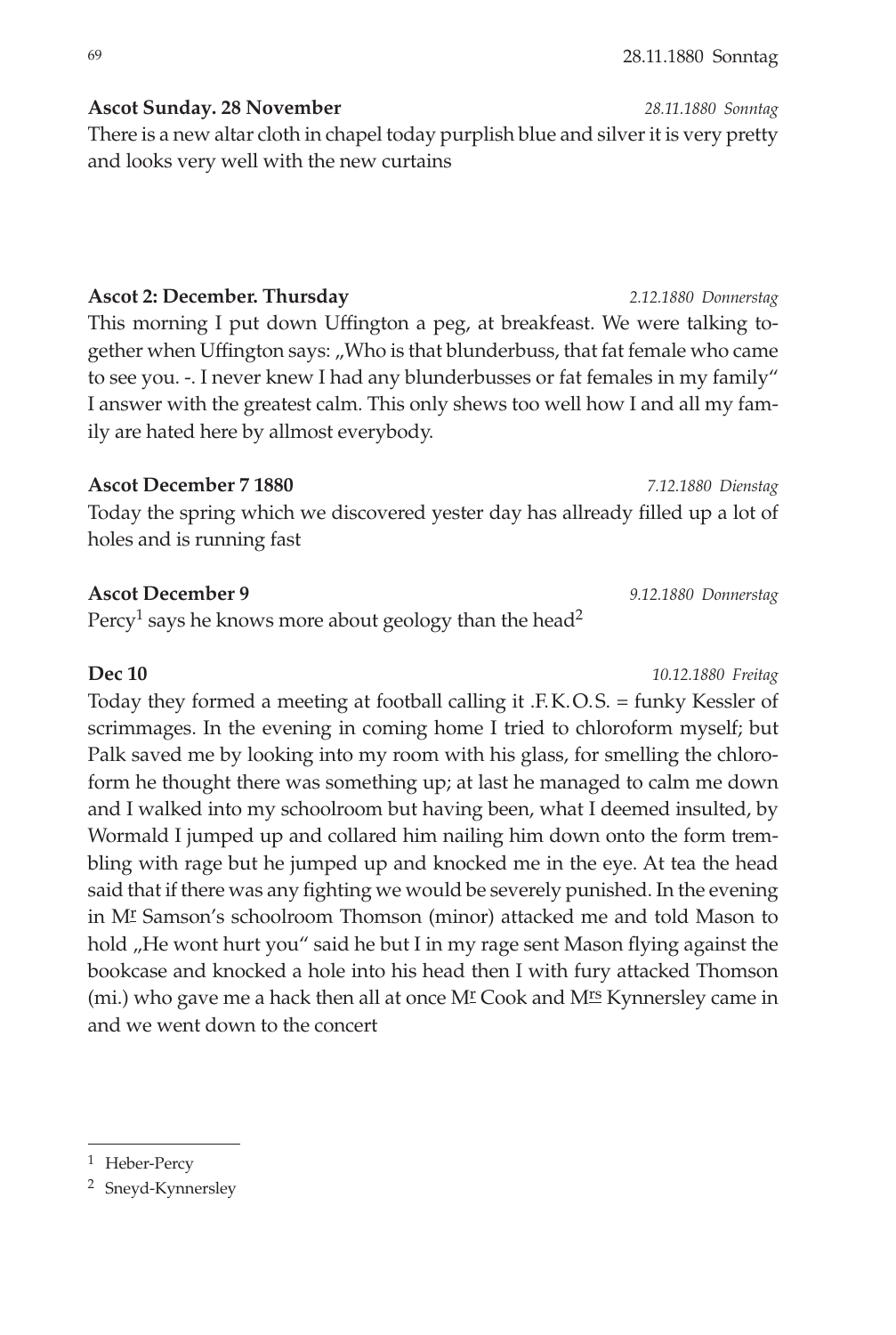# **Ascot Dec 11.** *11.12.1880 Samstag*

I very nearly got into a row this morning the head<sup>1</sup> told me to come up to his room after chapel But I think Hall ma. and Bowring ma. said that the others also teased me so he lectured us all and let us go.

# **Ascot Dec 13 Monday** *13.12.1880 Montag*

Today is the distribution of Prizez At 3 o'clock Aunt Rose and aunt Lulu arrive At 2 ½ there is a great scuffle inthe passages; we have been told to go down into the library we all take our seats and presently the ladys and gentlemen take their seats. The head gets up and makes a short report of the third set and  $4<sup>th</sup>$  division. The head sits down and says "I leave the other reports to M<sup>r</sup> Macdonald, upon which  $M<sup>r</sup>$  Macdonald gets up and gives the following report<sup>2</sup>

St. George School, Ascot

TRIALS, CHRISTMAS, 1880.

---

Report of the Examiner, Rev. F.W. Macdonald, M. A, Queen's College, Oxon.

After I had set the papers for these trials, I felt afraid that they would be too hard for the boys, but as soon as I began to look over the answers, I found that, though the standard was much higher than that of last trials, the boys were generally up to it. I have been much struck with the great neatness displayed throughout, and the even character of the work in the school, which shews that in this school the dull boy is not sacrificed to the clever one as is so often the case, but all pains are taken with each individual.

In "Arithmetic," the work is very good and above the average, the Practice sums being particularly well done, while the Proportion and Algebra are rather weak: Fry, Tomlin, and Jay are deserving of great praise, while I notice the accuracy of Waterhouse, and the reverse with respect to Hall, ma. and Heysham.

In the "French" which is generally good, Fry, Ferguson, and Bowring, mi, are preeminent.

The Scripture astonished me; it was excellent throughout, but Fry and Tomlin, who both got full marks, Olliver, Whittaker, Bell, Palk, Scott and Kessler, are particularly deserving of praise; Bald must pay more attention to this subject.

The "History and Geography" were well done, Fry, Mackenzie, and Kessler shewing most proficiency.

<sup>1</sup> Sneyd-Kynnersley

<sup>2</sup> Hier war ein beidseitig bedrucktes Blatt eingeklebt, das wohl einem yearbook o.ä. der Schule entnommen und mit "Kessler" unterzeichnet ist. Jetzt ist das Blatt lose in die Seiten des Tagebuches gelegt. Breite: 11,1cm, Länge: 18,1cm. Der Text lautet wie folgt (Nicht alle Formatierungen wurden übernommen):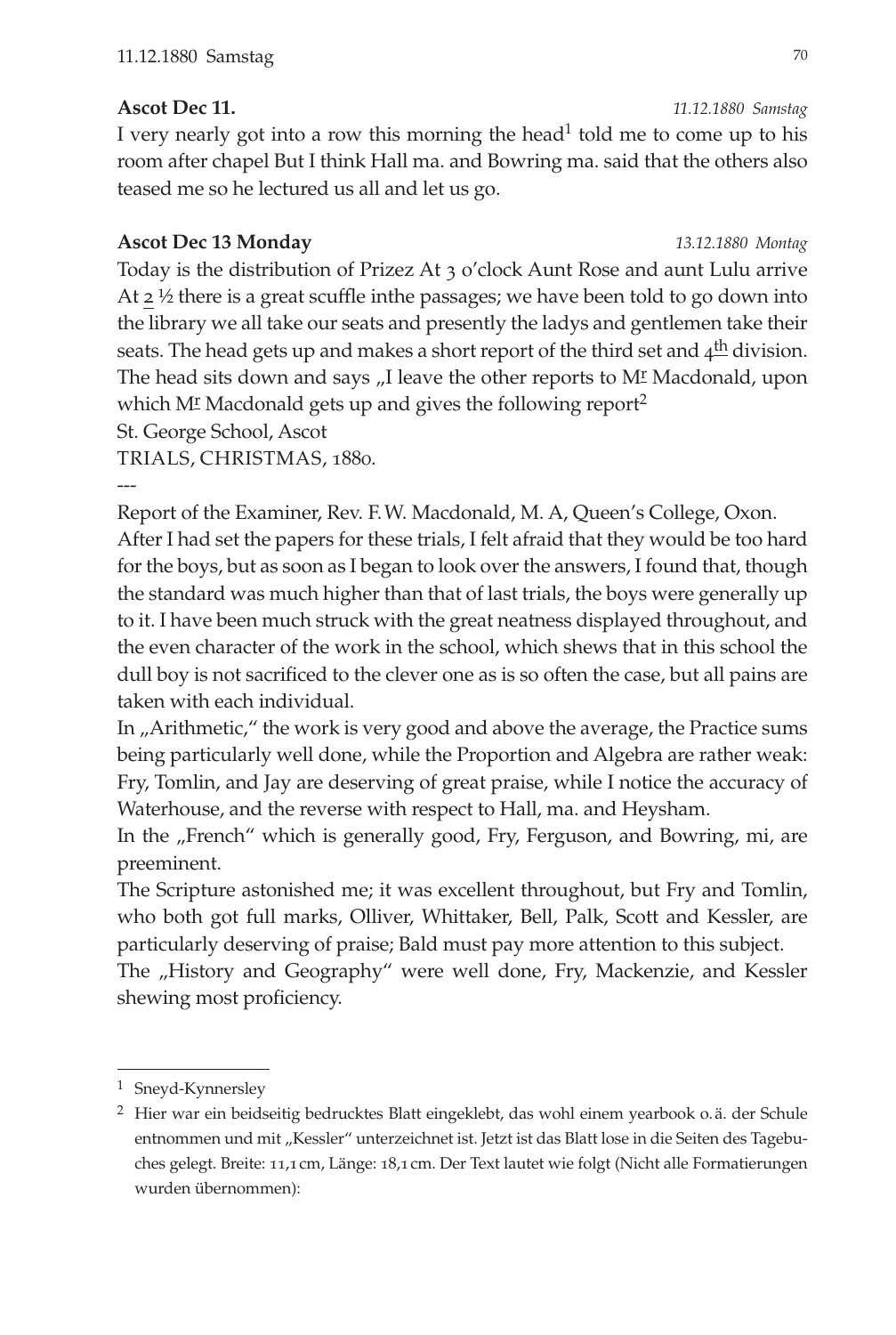The "English" paper was answered as well as I expected, and I should imagine that essay writing was practised a good deal, as nearly every boy gave me his opinion as to the advantages and the reverse of either , , or

In the Classical subjects, the "Grammar" in all divisions was good: the papers were difficult, but still in Division I. there was no boy who did not obtain half marks, while Fry, Heysham, and Ferguson were within 100 of full marks: in Division II., Mackenzie and Bowring, ma, were preeminent, but Thomson, mi., and Hall, mi., some way behind the rest.

In Division III. the was particularly good; Bald heads the list, and Trelawny who is worst, has obtained nearly half marks.

In, there is little fault to find, but Division I. must be careful about the use of the Subjunctive: Fry and Ferguson, did excellent papers.

In Division II. Powell and Bell shewed that they had taken great pains, while Jay and Schuster lost marks through carelessness, and Hall, mi. and Watson evidently consider Latin Prose beneath their attention.

In Division III. Kessler is far above the rest.

In the, Division I. all did well except Hall, ma., who I fancy lacked perseverance; in Greek Translation they were weak, but this is accounted for by the fact that they have not attempted idiomatic Greek.

Division II. Bell did well, but Watson, Hall, mi., and Thomson, mi. were weak. The papers of this division on this subject, shew that they are well grounded and carefully taught.

Division III. had too difficult a paper, but Kessler and Blundell did so well that they led me to think that some of the others might have done better; this division evidently knew more than they could express on paper.

In Latin Verses, the standard is not high, Division II. did better than those above them.

To sum up, the work appears to be thorough – there is great uniformity. Where all branches of education are attended to equally, it is difficult to mention any one point in which the boys particularly excel, but, if anything, I am inclined to think that the French has been the most satisfactory work in an examination which has been decidedly above the average of attainments amongst boys of this age.

(Signed), F.W. MACDONALD, M.A., Oxon.

Vicar of Stapleford and Berwick, Wilts.1

 $1$  Ende der Abschrift. Sie ist mit dem Prägestempel von Kessler versehen und mit "Kessler" unterschrieben. Ein weiteres Blatt ist eingelegt: Ein Zeitungsausschnitt "Moderne Pariser Soiréen" von Kaufmann; Breite: 29cm, Länge 17,6cm, der Artikel wird auf der Rückseite fortgeführt. Keine Abschrift.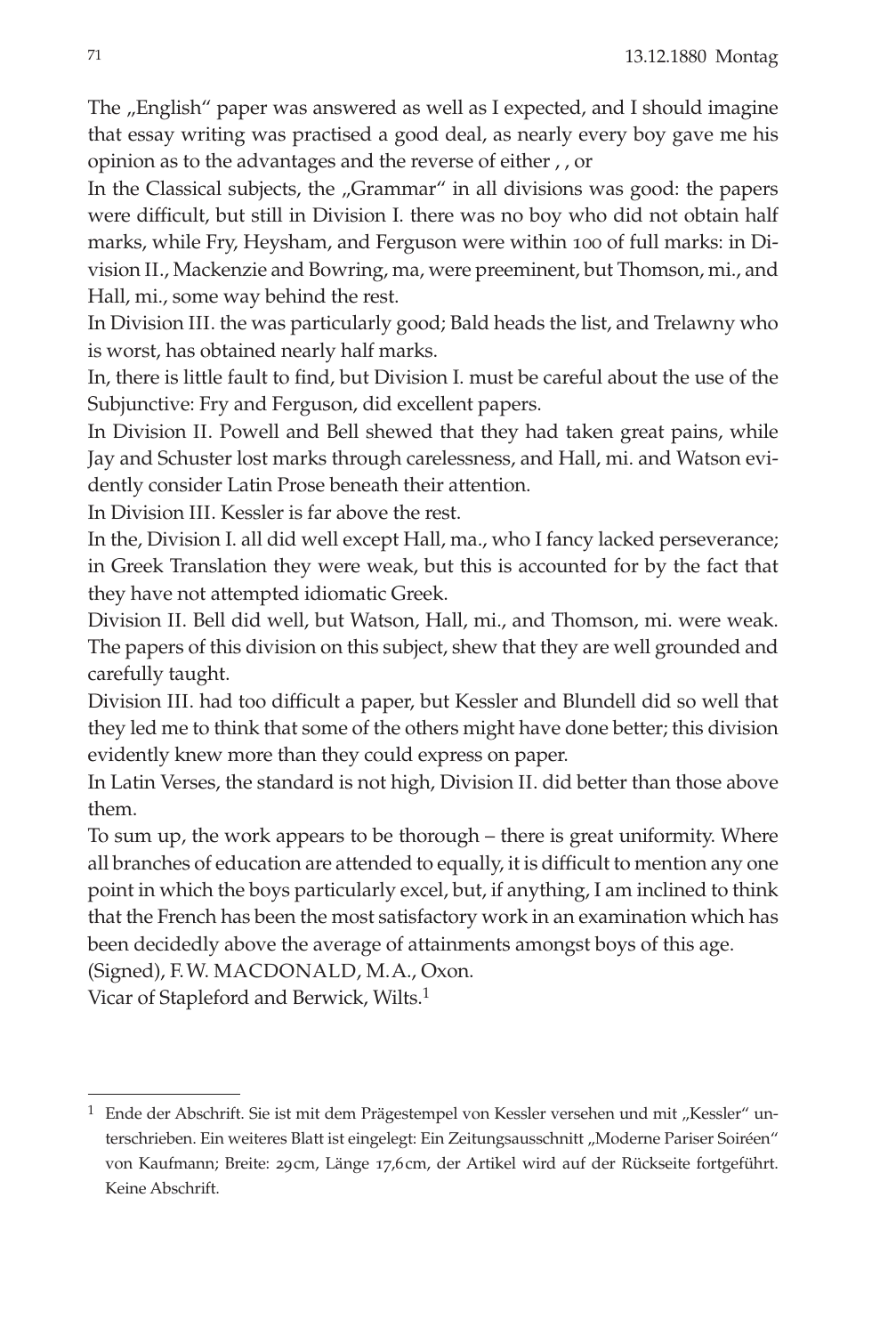After this M<sup>I</sup> Macdonald sat down again and the head gets up and says "Now I will proceed with the prizes" "Fry first division Prize." Fry walks up amidst thunders of applause.

"Bell second division Prize," more applause After some time he says "Kessler french prize" I go up trembling after some time he again calls my name for Geography this time there is a good deal of applauds soon the prizegiving is finished We all go upstairs and at 3 ½ the concert begins. We all that sing have to sit on the staircase. Aunt Rose and aunt Lulu go away before the end of the first part. The concert lasts 3 hours: from  $3\frac{1}{2}$  to  $6\frac{1}{2}$ . Then we have tea to which we have turkey and buns but in the evening after chapel I am very sick.

# **Ascot Dec, 14.** *14.12.1880 Dienstag*

This morning we all go away Fry who is going for good gives me a little porcelain turtle as present d'adieux and promises to send me his photograph. In the afternoon aunt Lulu, aunt Rose, Mademoiselle Hohé and I go to the Aquarium where we see D<sup>r</sup> Carver who shoots wonderfully well. I also buy a microscope

**London. Dec 15** *15.12.1880 Mittwoch* This evening we all dine at  $7\frac{0}{c}$  at uncle Stephen's<sup>1</sup>. We also go to the Soho Bazaar

**London Dec 16 Thursday** *16.12.1880 Donnerstag* Today I take aunt Lulu to see Westminster abbey in the afternoon aunt Rose and aunt Lulu go to the Crystal palace but I stop at home

# **London Dec 17 Friday** *17.12.1880 Freitag*

This morning aunt Rose aunt Lulu and I go to the Tower and S<sup>t</sup> Paul's where aunt Rose and I go up to the whispering gallery and the library and clockworks and to the first outer gallery. In the afternoon we go and see the Midgets who are little people 22 inches high and the girl weighs 4¾ pounds and the boy 9 pound the girl is 18 and the boy 16. with them are also Jennie Imgly and Commodore Foot who are also dwarfs they are in Piccadilly hall

# **Paris Dec 18 Saturday** *18.12.1880 Samstag*

Today we came from London the sea was pretty rough We live 89 Boulevard Malesherbes in the premier sans entresol

# **Paris Dec 22 Wednesday** *22.12.1880 Mittwoch*

Today in coming from the Bonmarché we took a cab and I being very tired leaned back; and just as I was going to sleep I heard a loud crash: I started up and to